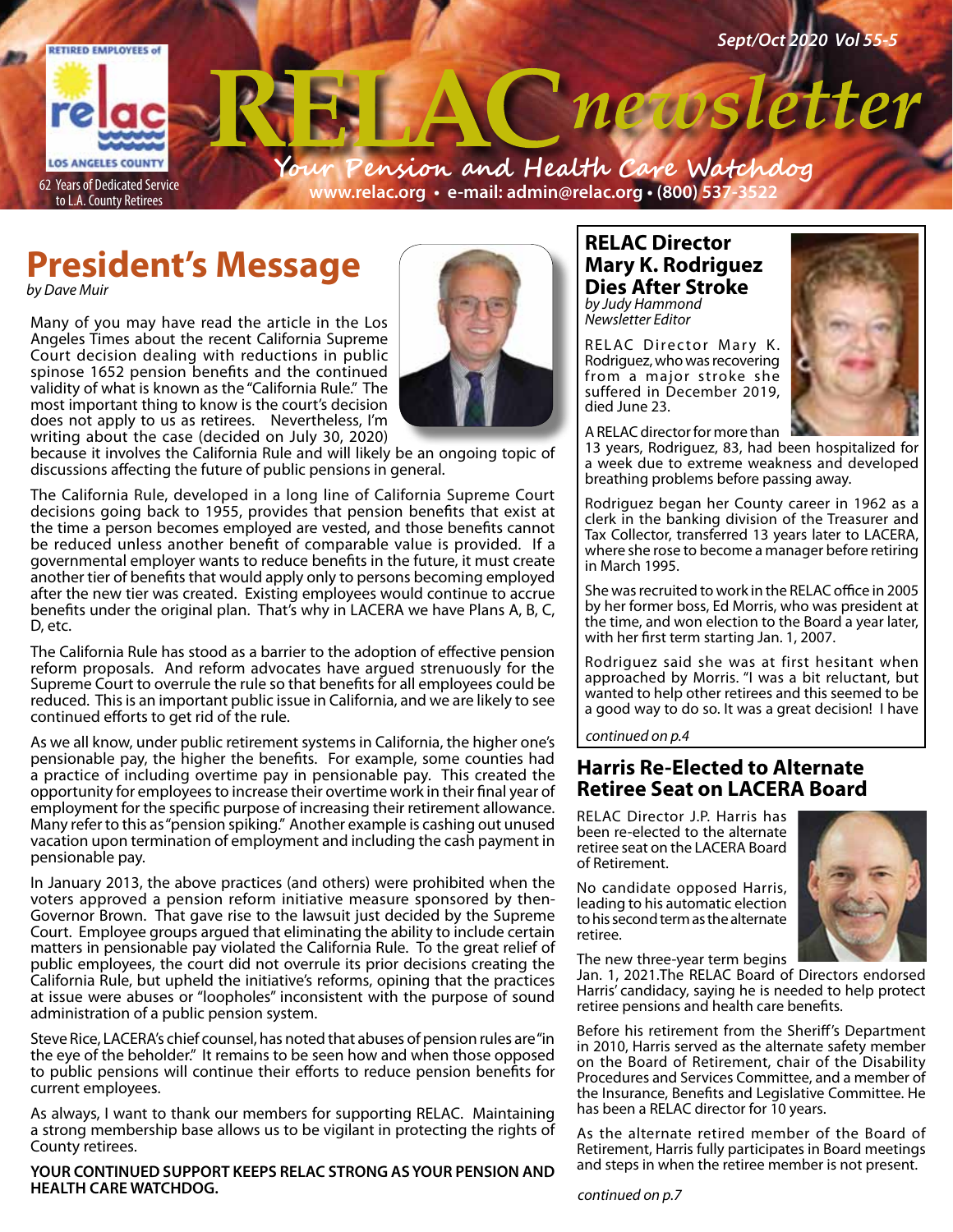# **News from LACERA**

*by JJ Popowich Assistant Executive Officer*

We are living in some challenging times. I hope that everyone is doing okay and staying safe and healthy as we continue to deal with the COVID-19 pandemic and other changes impacting our society.

LACERA continues to perform well during these challenging times. Our Member Services and Retiree Healthcare Call Centers are both operating extremely well

in the remote environment. In June we answered 11,895 calls in Member Services and 5,574 in Retiree Healthcare. Both are up from the previous year.

In the last article I shared that we were going to launch our Virtual Member Service Center (MSC) – allowing members to get the in-depth counseling and service you would receive when you visited our offices. I am really pleased to share that the virtual MSC launch was extremely successful. We opened our VMSC officially on June 12 and provided members an opportunity to sign up for one-on-one counseling via telephone and GoToMeeting.

The response to our Virtual Member Service Center has been tremendous. In June we provided service to 339 members in our virtual MSC. Of those, 177 members opted for the virtual face-to-face meeting, while the remainder opted for telephone conversations. I thought I would share some of the new ways in which we are supporting our members through the virtual MSC:

We were able to service one member who was traveling with his wife in an RV and one that was on his boat.

A member in Greece whose check had stopped due to return mail was unable to contact us and pass our secure validation process. By showing us a valid ID and answering our questions via the new platform, we were able to restart her benefits.

An elderly member's attorney-in-fact used his laptop to set up the GTM meeting to restart her check since there was no way to validate her identity through a governmental agency, nor were they able to physically visit the MSC at this time. Based on her inability to physically move around, the VMSC option made it really easy for our member to restart her check remotely.

A member was at work and forwarded the virtual meeting e-mail invitation to his wife so she could join the meeting while at home. Members have also invited their financial planners and others to these meetings. We place no restrictions on who they decide to invite in the meeting.

We are also making several changes to our online member portal. Among the changes we've made in the past few months is allowing members to upload documents so that they no longer have to mail documents to us. We also redesigned the My LACERA documents section to make it easier to find the documents you may be looking for, like your annual benefit statements, 1099-R copies, and correspondence.

In response to the pandemic, we have also begun notifying members who have provided their e-mail address to LACERA whenever we post a new document to their document library on My LACERA. Many of you likely received a notification when we posted your automatic deposit receipt (ADR) in June and July. This new feature was launched a bit ahead of schedule due to the pandemic and problems mailing these ADR to many of our international members. As a result, the e-mails may not have had the "polished" look LACERA would normally present, but it was urgent because for a period of about two-three months several countries were not accepting mail from the U.S. The mail situation has gotten a bit better, but these notifications, and more, from LACERA are here to stay as we expand our online servicing options. We are working on making these e-mail clearer and more "polished."

In the future we will expand our notifications confirming registrations and changes to your personal information by text messaging as well. We expect this to begin later this year and it is a new security feature to make sure that you know whenever your account has been accessed and a change has been made. This way you will be notified immediately if someone were to gain access to your online My LACERA account. We will be sharing more about these changes in our newsletters. In the meantime, please keep all of your contact information (e-mail, phone, and address) up-to-date so we can communicate with you. All of these can be updated on My LACERA or by contacting us at (800)786-6464.

Well, that's it for now. Until next time, please stay safe, practice social distancing, wear those face coverings, wash your hands carefully, and enjoy life to its fullest as much as possible.

# **Retirement Board** *by Les Robbins, Director*

It is difficult at this point in time to write about anything other than the LACERA Boards of Retirement and Investments election that will all but be over by the time this edition of the RELAC



publication reaches all of you. It is my sincere hope that all of you took the time to vote, either by mail, e-mail, or telephone.

There is a great deal at stake these days as there have been and will continue to be attacks on public employee pensions as this country works its way out of this pandemic. There are forces out there that would like to grab hold of the \$60 billion in assets under management that LACERA controls and use some of that money to further their own causes.

As trustees at LACERA, we have one primary responsibility and that is to act as responsible fiduciaries, remembering that everything that we do as trustees, that every decision that we make as trustees, is done so with the best interests of those that we serve, which is in major part you the members of LACERA.

All told, LACERA has about 100,000 active members and another 60,000 retirees and survivors with whom we are given the responsibility to represent. We also, as trustees, have an obligation to the plan sponsor, L.A. County, to make prudent decisions with respect to how we invest our money and to how we administer and manage the retiree health care program.

I hope that all of you gave considerable thought to those things when you voted. Along with you, I await the results of the election, which should be announced in early September.

Take care and be well!

### **Deferred Comp Withdrawals Get An Operational Makeover** *by Joseph Kelly*

*RELAC Director*

When I worked for an investment bank many years ago, a boss of mine would write on the performance evaluations of his well-performing staff, "You're doing fine work, just do all of it more efficiently." That boss would be very happy, as I was, with the process improvements that the County Chief Executive Office spearheaded related to online withdrawal requests from the County's deferred compensation programs.

Retired employees of Los Angeles County receive a defined benefit pension (i.e., Plans A, B, C, D, E and G) through the Los Angeles County Employees Retirement Association (LACERA). Retired employees may also have access to a defined contribution benefit if they participated in the County's deferred compensation program while working for the County. The deferred compensation program is overseen by a Plan Administrative Committee (PAC) comprised of the chief executive officer, director of personnel, auditor-controller, treasurer-tax collector, a Board of Supervisors appointee, along with members of SEIU, Local 721 and Coalition of County Unions. The thirdparty administrator for the deferred compensation program is Empower Retirement. *continued on p.11*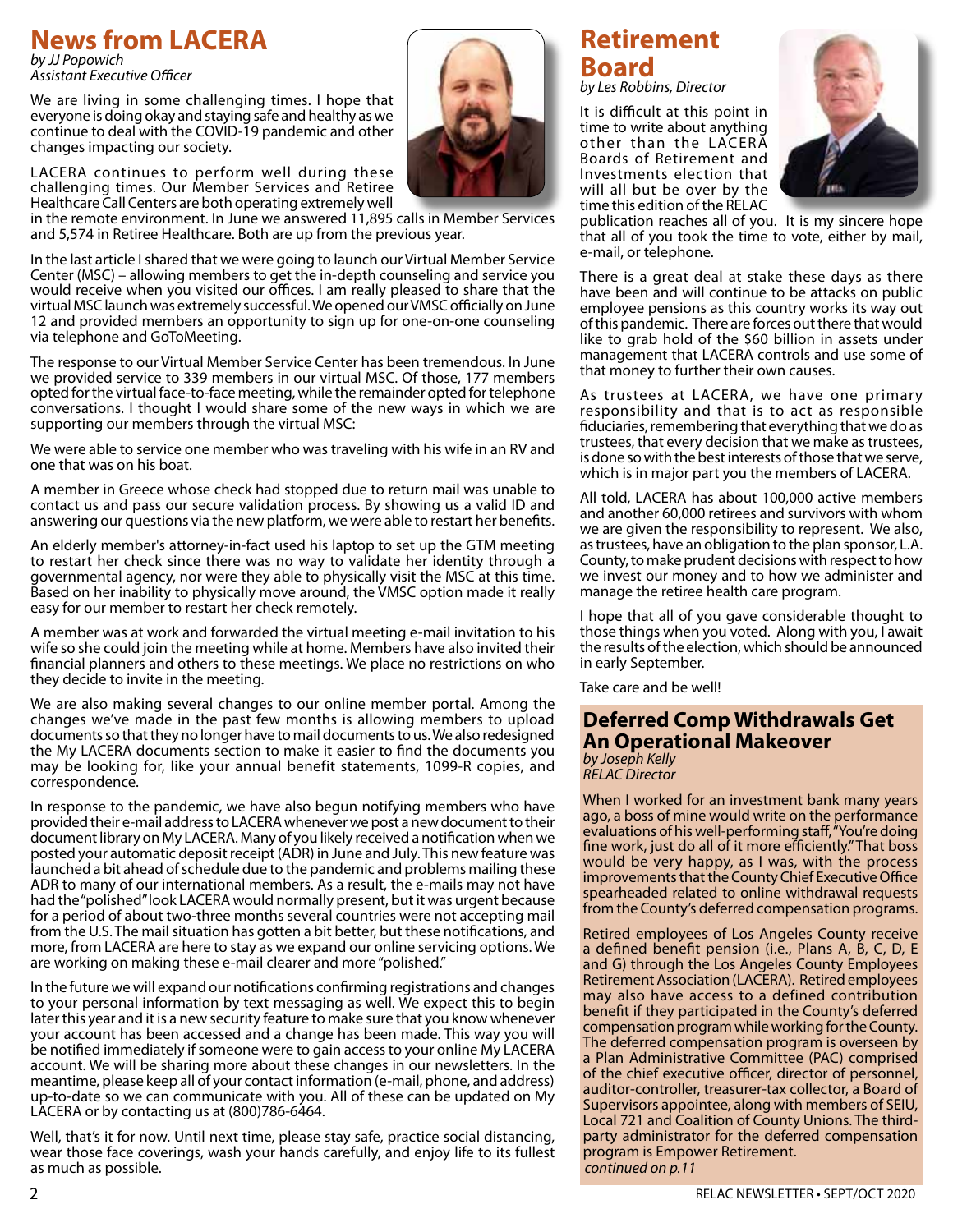

# **Four Directors Re-Elected**

RELAC Directors Brian Berger, J.P. Harris, Dyanne Nelson and Les Robbins have been re-elected to new three-year terms beginning Jan. 1, 2021.

No RELAC member filed a petition to run as a candidate for the Board, resulting in the automatic re-election of the current directors whose terms expire Dec. 31, 2020. All four had been endorsed for re-election by the Board of Directors.



Berger, a 32-year County employee who was director of special services with the Department of Children and Family Services when he retired in 1999, has been a RELAC director since June 2017. He has served as vice president the past three years and heads the Office Management Committee.



Harris, a RELAC director since 2012 who chairs the Recruitment/ Marketing Committee, has been reelected to the alternate retiree seat on the LACERA Retirement Board. A lieutenant when he retired in 2010 after 35 years with the Sheriff's Department, he serves on the Sheriff Civilian Oversight Commission.



treasurer this year, has served on the Board since April 2017. She was the County's payroll operations manager when she retired in 2011 from the Auditor-Controller's Office after more than 38 years with the County.

Nelson, who was elected RELAC's



Robbins, a 30-year member of the Sheriff's Department when he retired as a sergeant in 2004, is a former executive director of the deputies union ALADS and a 22-year member of LACERA's Board of Investments and Retirement. He has served on the RELAC Board since March 2017.

# **Check This: No Felt Markers Please**

We have been alerted by our bank that it will no longer accept checks written in felt marker. Not sure what the problem is – perhaps their machines might not be able to read the checks in marker. So, please use a pen to write those checks.

# **Annual Report of Assets, Liabilities, Revenue Expense**

#### Changes in Assets & Liabilities 2019 vs 2018

ı.

| <b>ASSETS</b>                          |                                       | 12/31/2019     | 12/31/2018     |  |
|----------------------------------------|---------------------------------------|----------------|----------------|--|
| Checking Account                       |                                       | 61,718.00      | 85,623.00      |  |
| Money Market Account                   |                                       | 2,550.00       | 143,663.00     |  |
| Petty Cash                             |                                       | 200.00         | 200.00         |  |
| Other Assets                           |                                       | 8,599.00       | 9,050.00       |  |
| Security Deposit                       |                                       | 2,591.00       | 2,591.00       |  |
| Office Equipment-Less Depreciation     |                                       | 1,809.00       | 3,073.00       |  |
| <b>Litigation Reserve</b>              |                                       | 1,576,803.00   | 1,172,127.00   |  |
|                                        | <b>Total Assets</b>                   | 1,654,270.00   | 1,416,327.00   |  |
|                                        | <b>LIABILITIES &amp; EQUITY</b>       |                |                |  |
| <b>Current Liabilites</b>              |                                       | 14,348.00      | 31,963.00      |  |
| <b>Retained Earnings</b>               |                                       | 1,388,782.00   | 1,410,061.00   |  |
| Less Net Income                        |                                       | 251,140.00     | (25, 697.00)   |  |
|                                        | <b>Total Equity</b>                   | 1,654,270.00   | 1,416,327.00   |  |
|                                        | <b>Total Liabilities &amp; Equity</b> | 1,654,270.00   | 1,416,327.00   |  |
| н.                                     | <b>Operating Results</b>              | 12/31/2019     | 12/31/2018     |  |
| <b>REVENUE</b>                         |                                       |                |                |  |
| <b>Member Dues</b>                     |                                       | 388,422.00     | 399,952.00     |  |
| Investment Income                      |                                       | 22,122.00 (1)  | 14,319.00 (1)  |  |
| Miscellaneous Income                   |                                       | 4.00           | 500.00         |  |
| Member Events & Misc.                  |                                       | 23,624.00      | 19,779.00      |  |
| Interest                               |                                       | 10,609.00      | 5,988.00       |  |
| <b>Total Revenue</b>                   |                                       | 444,781.00     | 440,538.00     |  |
| <b>EXPENSE</b>                         |                                       |                |                |  |
| Office Expense                         |                                       | 112,331.00 (2) | 100,894.00 (2) |  |
| Personnel & Payroll                    |                                       | 109,976.00 (3) | 94,352.00 (3)  |  |
| Board of Directors Meetings & Expenses |                                       | 7,714.00       | 11,267.00      |  |
| Committee Meetings & Expenses          |                                       | 7,656.00       | 4,947.00       |  |
| Membership & Conferences               |                                       | 8,056.00       | 13,252.00      |  |
| Insurance                              |                                       | 5,850.00 (4)   | 4,949.00 (4)   |  |
| Membership Meetings                    |                                       | 29,793.00      | 23,521.00      |  |
| Membership Benefits & Promotions       |                                       | 58,304.00      | 70,706.00      |  |
| Elections                              |                                       |                |                |  |
| Newsletter                             |                                       | 53,970.00      | 59,313.00      |  |
| Website                                |                                       | 823.00         | 900.00         |  |
| <b>Investment Expense</b>              |                                       | 12,920.00      | 240.00         |  |
| <b>Total Expense</b>                   |                                       | 407,393.00     | 384,341.00     |  |
|                                        |                                       |                |                |  |

Unrealized Gain/(Loss)

 $(81.894.00)$ 

#### Notes:

1) Litigation Reserve is invested in a diversified portfolio pursuant to RELAC's Investment Policy approved by the Board of Directors with the assistance of JP Morgan, RELAC's investment advisor. 2) Office Expenses include bookkeeping and auditing, rent, services and supplies, payroll processing

and postage.

3) Personnel and payroll includes office manager and two clerical personnel with a four day workweek. 4) Insurance includes liability and directors & officers

213.752.00

Treasurer's Certification: 1, Dyanne Nelson, hereby certifiy that this report was prepared without audit from the books and records of the corporation. An annual financial review is performed by a certified outside agency.

**Dyanne Nelson** Treasurer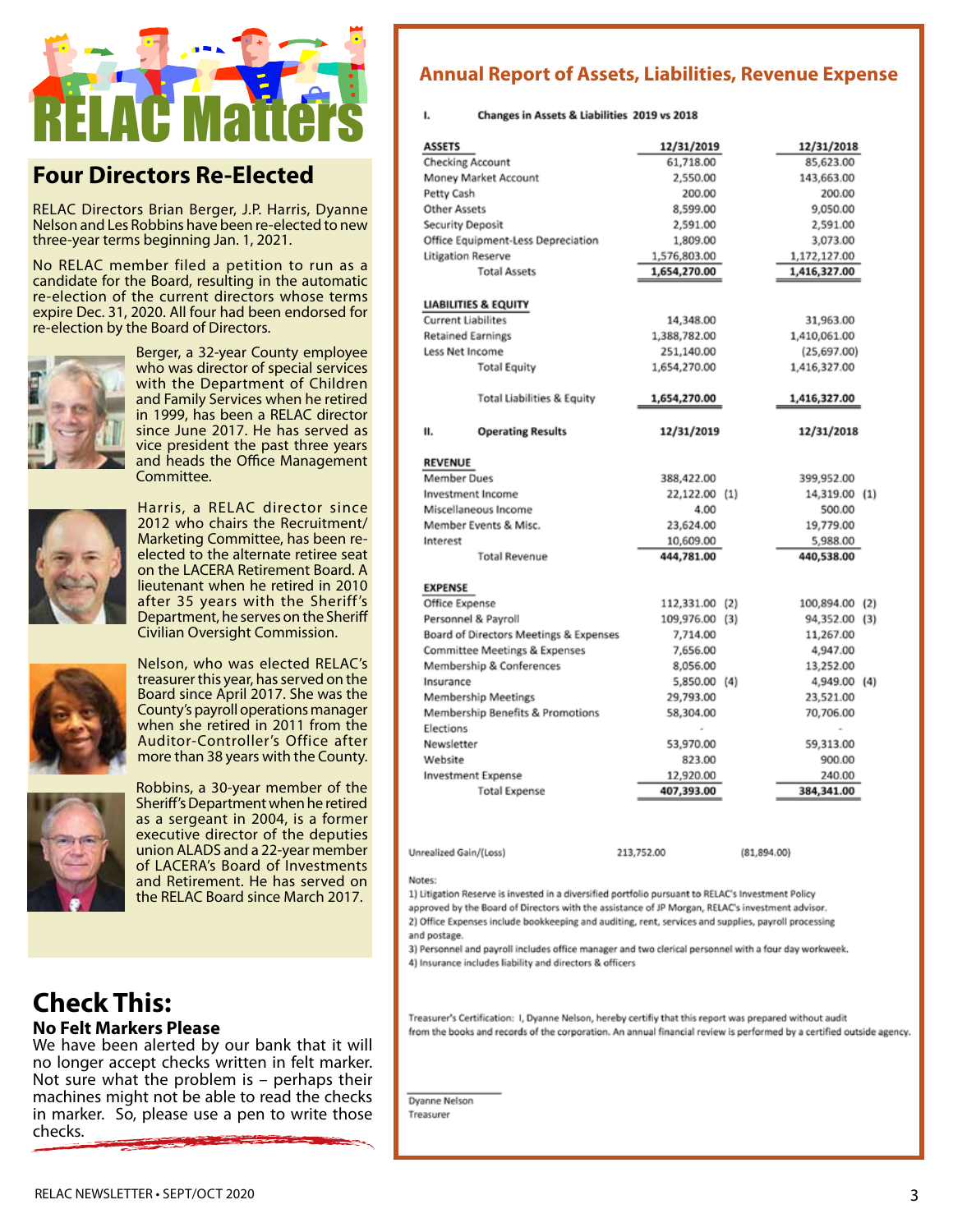# **What's Happening Virtually?**

*by Evelyn Gutierrez, Chair Special Events Committee*

Social distancing keeps you safe.On behalf of your RELAC Board of Directors, thank you for supporting the County's recent request that you wear facial coverings and follow social distancing requirements.

However, finding ways to stay socially connected is also important. A number of County departments have redesigned

their websites in an effort to provide you with "virtual" services and links to "safer at home" opportunities to learn, read, watch and participate in various county services.

#### **County Museums**

Visit the County Museum of Art website LACMA@Home for updates on art exhibits, short films, online courses, audio soundtracks and artwork collections.

The Natural History Museum connects people, nature and science. Visit website nhm.org for updates.

#### **County Parks**

Visit website parks.lacounty.gov to view a great and informative video that highlights our county parks, gardens, golf courses, trails and much more. The PARKS FROM HOME program provides online recreational programing and virtual tours.



#### **County Library**

Visit website lacountylibrary.org and learn about a new "Sidewalk Service" program. Although county libraries are currently closed, the Sidewalk Service Program provides library customers with an opportunity to order books for pickup by calling their local library and confirming a pickup date and time. Tables are set up outside 46 local libraries as an extended service in compliance with social distancing requirements. Customers are required to wear a face covering. Call your local library for Sidewalk Service details.

Some of the participating libraries include Agoura Hills, Baldwin Park, Carson, Duarte, East L.A., Lancaster, Manhattan Beach, Rowland Heights, and West Hollywood.

We care about your health and wellness. Stay safe at home.

## **Mary K. Rodriguez continued from p.1**

thoroughly enjoyed my 12+ years with the organization," she said in a November 2017 profile.

Rodriguez was elected secretary for a seventh term in 2019, serving on the Executive Committee. She also headed the Recreation and Program committees for many years, but found service on the Outreach Committee – which sends personalized birthday and Christmas/holiday cards to members 90 years and older -- particularly rewarding.

She enjoyed traveling with long-time friend and fellow RELAC Director Alice Prouty, and spending time with her family: daughter, Tara Ann; son, Sean, and his wife, Kimberly; and grandchildren Cailen and Conner.

"Mary was my best friend, travel partner and family for over 30 years. We spent many wonderful trips to Europe, Hawaii and the United States together and those memories will be with me forever," said Prouty. "I will truly miss her."

Rodriguez was born in New York and raised on Staten Island, the oldest of six children of parents who emigrated from Ireland. She moved to Los Angeles in the early 1960s, intending to stay six months, but never left. She lived in Alhambra at the time of her death.

RELAC President Dave Muir praised Rodriguez's dedication to RELAC. '"Mary was a dear friend of mine, going way back to when we worked together at LACERA. She was a key member of RELAC's Board of Directors and served in many capacities. I will always remember her for her happy, outgoing personality and her tremendous contributions to RELAC's success."

RELAC Director Diane Sandoval, who also worked with Rodriguez at LACERA, said she will be sorely missed. "She was a lifelong friend. I will be eternally grateful for her friendship."

Rodriguez was buried at Forest Lawn in Glendale.

# **Virtual Graduations**

*by Evelyn Gutierrez, Newsletter Committee*

During these difficult days, the graduating classes of 2020 have had to adjust to social distancing requirements. Undaunted, they have expressed their creativity and pride in a number of ways. Graduates and their families have placed congratulatory signs on front lawns, clustered balloons on the entrances to their homes, and held mini car parades in their neighborhoods, to name just a few of the creative celebrations we have witnessed.

Technology has also played a major role in graduation celebrations. Many families hosted Zoom celebrations for local and distanced family members. Graduates have participated in car parades routed to high schools or colleges for an individual presentation of graduation certificates and individual photo opportunities with school officials. Several RELAC members shared their family graduations and the pride they expressed in their graduating family members.

Ruby Dodge, little cousin of RELAC member Deborah Watts, graduated from kindergarten with family socially distanced, taking photos.

Heaven Lopez, cousin of RELAC member Evelyn Gutierrez, received her graduation diploma from Bell Gardens High School in a car caravan. Cars drove in front of the school, with graduates walking up a special path for photos with high school officials.





Jonathan Haile, cousin of RELAC member Dyanne Nelson, graduated from Odyssey Charter School, Altadena. Accepted at MIT, Boston, Massachusetts, Haile will major in product design and computer science. His family held a Zoom pride-filled celebration.



Janae Cunningham, niece of RELAC member Dyanne Nelson, graduated with a bachelor of science degree in mass communications from Barton College in Wilson, North Carolina. Janae plans on a career as an audio

engineer. Distanced family members enjoyed photos and video.

Graduations are a family and community event, filled with pride and best wishes. RELAC proudly joins the families of our 2020 graduates in congratulating students from early educational institutions to universities for their academic achievement.

Best wishes to the Class of 2020.

# **FOR SALE:**

TWO CEMETERY PLOTS at Rose Hills Cemetery. Located in the Rainbow Gardens section. Asking \$2,900 each, or best offer. Each plot may be converted to a double plot. For more information, contact John at (909) 762-9946.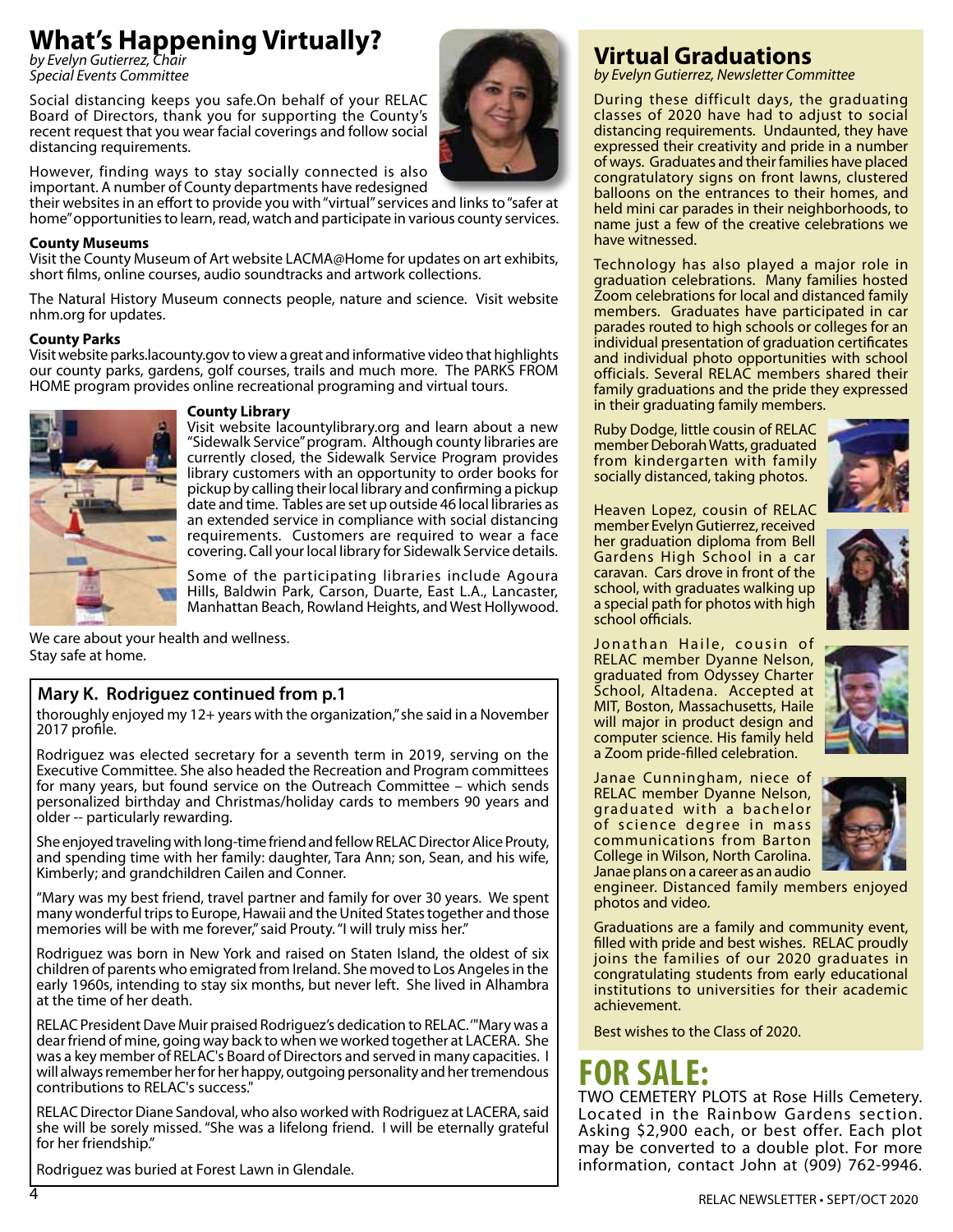# **RELAC Joins Hunger Fight**

*by Evelyn Gutierrez, Chair Community Support Committee*



*RELAC Board Member Linda C. Hopkins meets with L.A. Regional Food Bank Chief Development Officer Roger Castle.*

Enriching lives in diverse communities remains a high priority for Los Angeles County, especially during the current COVID-19 pandemic. County departments and local non-profits are all working together to address a number of issues adversely impacting families, seniors and veterans. At the top of the list are the homeless, unemployed and low-income families in urgent need of healthy food and meal delivery services.

The Los Angeles Regional Food Bank is among local agencies leading the fight against hunger by helping older adults and families at high risk from COVID-19. With millions out of work and children home from school, the food bank has experienced a 75% increase in the demand for healthy food.

Focused on also meeting the needs of disproportionately impacted lower-income communities and seniors living alone, the food bank has declared September as "Hunger Action Month."

If you wish to join RELAC Board members as a L.A. Regional Food Bank partner, please join us in the fight against hunger by volunteering, donating or fundraising for needed healthy food and resources.

A \$10 donation will fund 40 meals provided by partner agencies to needy individuals or families. The L.A. Regional Food Bank has established a RELAC link for online donations at **www.LAFoodBank.org/ relac.**

If you wish, you may also submit a check made payable to the L.A. Regional Food Bank. Include the name RELAC in the lower left "Note" space and mail your check to the RELAC office, attention Linda Hopkins. Thank you for helping those in need.

For additional information, contact RELAC Board Member Linda Hopkins at (310) 415-7525 or lhopkins1045@gmail.com.

Thank you for your continued support.

### **For the Record:**

The first name of one of our scholarship winners was misspelled in the July-August edition. The correct spelling is Nyah Harrison. We incorrectly had it spelled "Nyan." Our sincere apologies to Nyah, the granddaughter of RELAC member Janie Harrison.



# **Former L.A. County Supervisor Don Knabe Gives Scholarships to Safe Surrender Survivors**

*(Ed. Note: Former County Supervisor Don Knabe is a RELAC member. This July 14 article by Gazette Newspapers Executive Editor Harry Saltzgaver is about a scholarship program Knabe created for the babies saved by the Safe Surrender Law.)*



Cerritos resident Don Knabe, during his time as a Los Angeles County supervisor, championed the Safe Surrender Law to keep babies from being abandoned — and now he's helping two of the saved infants go to college.

Knabe lobbied the state Legislature in 2001 to pass the law, which allows women to give up their newborn infants without penalty if they are turned in at a fire station, hospital or police station. Knabe then strengthened components of implementing the law before beginning the program in Los Angeles County. And last week, two of the first babies to be rescued — Megan Moffat and Emily Jensen — each received a \$5,000 scholarship to start their college careers. "To realize

that these young ladies were inches away from being thrown away, now they are fine young women moving forward in life, making a contribution to the community," Knabe said. "It gets pretty emotional."

To date, about 180 babies have been rescued in Los Angeles County through the Safe Surrender program. The oldest are graduating from high school now. "I'm proud of where I came from," Moffat, who is 18, said. "It's special being a Safe Surrender baby, and I'm grateful to be one of the first to be impacted by this law. This scholarship will allow me to attend my dream university and explore all the opportunities that it has to offer."

Moffat graduated from Mayfield Senior High School in Pasadena and will attend Northeastern University in Boston as a health science major on the pre-med track. Northeastern is a well-known research university where experiential learning and global engagement are emphasized. Moffat's family is helping with costs, Moffat

#### *continued on p.6*

# **Annual Picnic Goes Virtual Due to Pandemic**

*by Evelyn Gutierrez, Chair Special Events Committee*

During these "socially distancing" days and recreational restrictions, RELAC regrets to inform you that our 2020 Annual RELAC Picnic at the Santa Fe Dam Recreational Area in Irwindale has been CANCELLED. However, in the spirit of social connectivity and creative alternatives, RELAC is proposing a "virtual" picnic.

Last year our picnic was held on Saturday, Sept. 28 with a country western theme, a great barbecue and line dancing to the music of the Bobby Z Band. We played bingo, drew for raffle prizes and had a great time reconnecting with friends and members. A recent review of picnic photos triggered great memories.

The RELAC Special Events Committee encourages you to plan a "Virtual RELAC Picnic" in your backyard, holding a lunch or barbecue with family or friends on Saturday, Sept. 26. With your participation, we will promote social connectivity, in the spirit of L.A. County family, during these difficult days.

We will also promote this virtual picnic and memories of our 2019 picnic by hosting a special drawing for Lucille's Smoke House barbecue gift cards and See's Candy gift cards. We will randomly draw 20 numbers from our 2019 picnic attendance list. Numbers will be translated into the attendee names of the winning RELAC members. Prize winners will be contacted to confirm their current mailing address. Gift cards will be mailed by Sept. 10.

Send a photo of your Sept. 26 backyard picnic to the RELAC office, attention Evelyn Gutierrez, for a future newsletter article. We sincerely hope that we can

confirm a picnic in October or November 2021.

As we continue on this COVID-19 pandemic journey, we wish you and your family a safe and healthy future. Stay socially connected by texting or calling a friend.

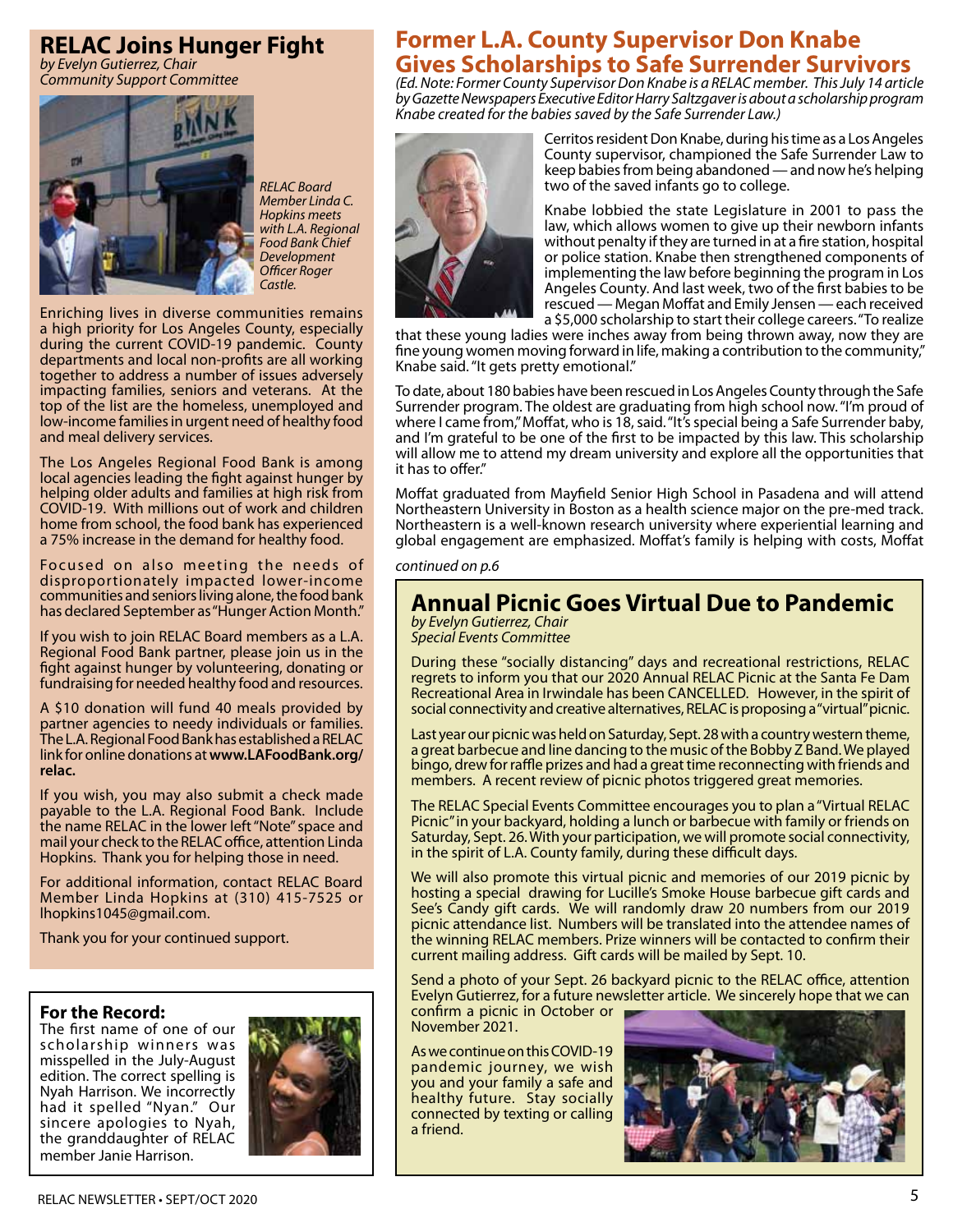# WELCOME NEW MEMBERS

**June - July 2020**

**Executive Office** – Sheila Shima Eaton **Child Support Services** – Delia Martinez, Linda Wilson

**Children & Family Services** – Armando Esparza, Valinda Rhoden, Susana Vazquez

**Children's Services** – Ruth Payne **Consumers Affairs** – Pastor Herrera, Jr. **District Attorney** – Carol Burke, Mark Felix

**Fire** – Gustavo Munguia **Health Services** – Robert Blackwell, Maria

Adelicia Rodriguez, Mari Shimobe **High Desert Hospital** – Cecilia Campos **Internal Services** – Don Waterbury **King-Drew Medical Center** – Evangeline Basilio **LAC+USC Medical Center** – Kyung Kim

**Library** – Linda Crismond **Mental Health Services** – Carole Poston **Parks & Recreation** – Norman Phillips, Engracia R. Alcala

**Probation** – Denise Lacrosse, Teresa Miller **Public Health Program** – Elvira Jones, Marilou Osorio, Annette Takesuye, Sheila Woods **Public Social Services** – Nancy F. Bean, Dorise

L. Morgan, Louise Townes

**Public Works** – Marilyn Aronson, Gregory Kelley **Rancho Los Amigos Hospital** – Pearlie M. Hair, Kenneth Reynolds

**Regional Planning** – Elaine Sainz

**Sheriff** – Allison Bryne, Scott Edge, Nora Peralta, Bruce Kragen, Cheryl Newman-Tarwater, Elena Ornelas, Josephine Twine

**Superior Court** – Lucila Thielen, David Lee Silva **New Associate Members** – Michelle Blackwell, John Bryne, Maria Edge, Jonathan Peralta, Kevin J. Thielen, Felix I. Campos, Robin Felix, Ruben Garcia, Teresa Kelley, Ben Kim, Olivia Kragen, Paul Martinez, Todd Miller, Ingrid Munguia, James Sadow, Deborah Brawer Silva, Mike Takesuye, Al Twine

## **Thanks for New Member Referrals**

We would like to thank the four members and one non-member who recruited colleagues to join RELAC during June and July 2020. Due to our aging membership, we must remain vigilant in signing up new members in order to remain a strong organization to protect your hard-earned pension and health benefits. We are the only organization that exclusively serves the interests of Los Angeles County retirees, so help us help you. For membership applications and brochures, call the RELAC office at (800) 537-3522, e-mail admin@relac.org or go online at www.relac. org. Be sure to tell the new member to put your name on the application as making the referral.

Our thanks to these RELAC members (shown in bold) for referring new members (shown in italics):

**Evelyn Gutierrez** (and non-member Andrea Carroll), *Linda Crismond,* Library

**Armando Nogal,** *Pastor Herrera, Jr.*, Consumer Affairs **Janice Saahiro,** *Don Waterburyon,* Internal Services **Irene Terrell-Wane,** *Elvira Jones,* Public Health

# **Golf News**

*by Gil Sandoval RELAC Golf Director*

The Department of Recreation and Parks has notified RELAC that all tournaments for 2020 have been cancelled. I will notify all the golfers if any changes take place. In the meantime, you can

play with your friends and keep up the purpose of the game (exercise, competition and camaraderie). It is my hope that you are all well during this pandemic. Diane and I wish you the best of holidays as they come up.

The next scheduled golf tournament is at Los Amigos Golf Course on Jan. 25, 2021 with an 8 a.m. start. Please submit your check for \$33 if you did not send in the fees for the La Mirada tournament that was cancelled in March of this year. Those fees will be transferred to the next tournament you play.

Sent checks to: RELAC, 1000 S. Fremont Ave. Ste. 15, Alhambra, CA 91803. Checks must be submitted by Jan. 5, 2021.

# **Scholarships continued from p.5**



*Megan Moffat of Pasadena is one of the first Safe Surrender babies to go to college and receive a Don Knabe scholarship.*

said, but the scholarship made all the difference in being able to go to Boston. Jensen could not be reached for comment before deadline.

"This is a dream come true for me," Knabe said. "When you realize what they are doing today," he added, "and it's all because of a brave mother willing to surrender them." In a separate statement, Knabe said Moffat and Jensen have demonstrated courage, much like their mothers did when they surrendered them as infants. "They have been driven by an insurmountable perseverance to succeed and have both committed to dedicating their lives and talents to helping other people."

Knabe came up with the idea of a scholarship fund in 2015 as he was preparing to retire from the L.A. County Board of Supervisors. He worked with the Long Beach Community Foundation, which administers the fund, to allow County employees to donate through their paychecks. The fund got off to a good start when Knabe suggested donations there instead of retirement gifts.

"Facilitating Don's vision and watching it become a reality has been a highlight of my time so far at the Community Foundation," LBCF President and CEO Marcelle Epley said in a release. "His consistent support of these youth, and encouragement for continual contributions, created waves that will positively steer their lives now and well into the future."

Knabe said he is not involved in choosing the scholarship winners, with a committee from the Community Foundation handling that job instead. All children safely surrendered in L.A. County are eligible. Applications must be made within three years of the child turning 17.

### **RELAC NEWSLETTER**  Vol 55 -Sept/Oct 2020

Number 5

Retired Employees of Los Angeles County 1000 S. Fremont Ave. Unit 15, Alhambra, CA 91803-8802

(626) 308-0532 (800) 537-3522 Fax (626) 308-2901

E-mail: admin@relac.org website: www.relac.org

### **Board of Directors**

President **Dave L. Muir**

Vice President **Brian Berger**

**Secretary Alice Prouty**

Treasurer **Dyanne Nelson**

### **Members**

Donald Fandry Evelyn Gutierrez Judy Hammond J. P. Harris Linda C. Hopkins Joseph Kelly Epifanio Peinado Les Robbins Diane Sandoval

Editor: Judy Hammond Copyright © 2020 by RELAC. This information presented in your RELAC Newsletter is believed to be from reliable sources. However, no responsibility is assumed by RELAC or the writers for inaccuracies in the articles as published.

Office Hours 9 a.m. - 4 p.m. Monday - Thursday Closed Friday, Saturday, Sunday & Public Holidays

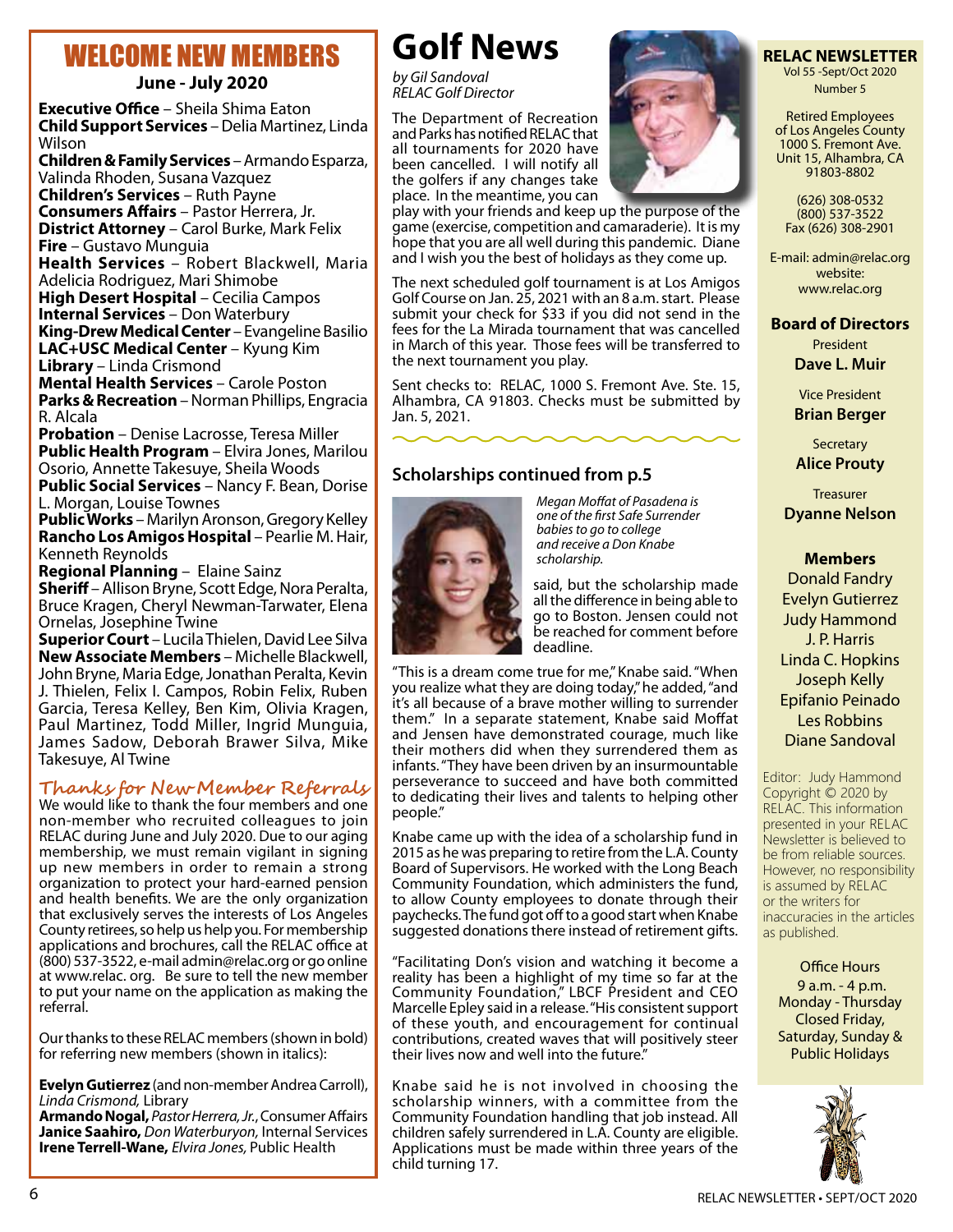

The July-August newsletter was outstanding. It is always interesting to see what people are doing after retirement and your mask feature was very entertaining and colorful.

#### **Philip L. Browning, Rancho Palos Verdes, California**

Just wish to inform you that although I enjoy reading the RELAC newsletter, I only need to receive one. With the July-August edition, I received three newsletters. All were correctly addressed to me. One had a reference number of 3895, others with 3927 and 3928. I hope this information will be helpful in resolving the duplicate mailings.

#### **Marilyn R. Gomez, Long Beach, California**

*(Ed. Note: Thank you for bringing this to our attention. Other members also reported receiving duplicates. We have been working with staff and our mailing house to ensure this doesn't happen again.)*

I was glad to see a familiar name replacing Ida Leon Ramos as office manager at RELAC. I know Sheila Simpson will do a great job with RELAC supporting the RELAC Board and providing helpful services and information to all of us "old timers."

#### **Harry Stone, Whittier, California**

Please cancel my subscription to RELAC effective immediately. I just received my July/August newsletter and was bothered by the political statement you printed on it. I am all for equality for all, but I do not support the far left Progressive political agenda as you obviously do.

#### **John Ricci, Glendora, California**

*(Ed. Note: The statement we included in the last newsletter – RELAC supports the goals of equality and fairness for all – was not intended to convey support of any political agenda. RELAC is not a political organization and does not take positions on political issues. We respect the fact that our 17,000+ members have a wide range of opinions and political leanings. Protecting our members' pension and health care benefits remains our priority.)* 

I want to thank you for the \$25 check you sent me for being a winner in the Spring Drawing. What a surprise – I usually never win. Thank you and stay safe in this awful pandemic we are going through. I hope it ends soon! **Moliece Hansen, Bountiful, Utah**

Dear Alice P. (Prouty), thank you for the nice birthday card. **Albert Villa, San Clemente, California**

Hello, Ladies and Gents: Thank you so much for sending me \$25 for the Spring Drawing. What a surprise! I am so grateful to all you who do such great work all year. This was unusual for me, as I never win stuff. Stay safe, wear mask! Peace and Love.

#### **Jacquelyn Massey, Colorado Springs, Colorado**

Thank you for your birthday wishes. We need all the warmth we can get in these strange virus times. This is my 97th year. Aside from physical aches, my outlook remains good. In this lockdown I managed to find something new each day. For example, saw a white spider building a nest. Excuse me, I mean a web. Well, what can you expect from an overused brain? Laughter is the best and appreciation for the kindness of others, new ideas. Now called Meridian at Laguna Hills. Hot stuff, huh! Take care. I bless you all and RELAC. **Helen Dunning, Laguna Hills, California**

I thank you for my win in the Spring Drawing. Remarkably, I won another year, too! Both wins were most appreciated.

#### **Annabelle A. Apodaca, Medford, Oregon**

I really depend on this beautiful calendar to keep in touch with the yearly events. I'm on the fifth month and I do need my six month calendar for June for 2020/2021. Thank you so very much for keeping in touch with us retirees. I am so blessed and thankful to be a part of retirees. My love to all of you.

#### **Florence R. Cisneros, Azusa, California**

#### RELAC, thank you for all that you do for all of us! **Kenneth Johnstone, Folsom, California**

RELAC, what a pleasant surprise when I received the \$25 gift in the Spring Drawing. I truly enjoy the RELAC news. You do such a good job. I am so thankful for my retirement, especially the great medical coverage - what a blessing it is. After 65 years of a wonderful married life, I am now a widow. I celebrated my 90th birthday July 12 – God is good! I will always be so grateful for Los Angeles County Probation personnel. In 1991 when my 18-year old grandson graduated from high school he had no plans. Probation was testing for clerical positions, so he took the test and was hired. He worked 3-11 p.m., took college courses during the day, got his BA, then his master's degree, and is now in his 29th year and is an SDPO. His wife is also employed with L. A. County Probation. Thank you, Los Angeles County Probation personnel.

#### **Dorothy Karssen, Orange City, Iowa**



#### **Harris Re-Election continued from p.1**

Harris said that during his tenure, the Board has resisted attempts by the County to wrest control of LACERA and to insert undue influence over internal operations.

"We have also been critical of our own functioning and have taken appropriate steps to ensure your retirement contributions and earnings are only used in the most expedient and prudent manner possible."

The coming years are guaranteed to be tumultuous regarding the economy and how that could impact LACERA's funding ratio, he said. "I believe we have an excellent team in place to weather this storm, but I do expect there to be some choppy water".

He said the pension system must be protected from political attacks, internal and external. "We are living in unprecedented times concerning retirement benefits. The drumbeat to roll back or eliminate pension benefits will continue."

Two other RELAC members, Joseph Kelly and Les Robbins, are seeking seats on the LACERA Board of Investments and Board of Retirement respectively. The results of those elections will not be known until September as voting ends Aug. 31.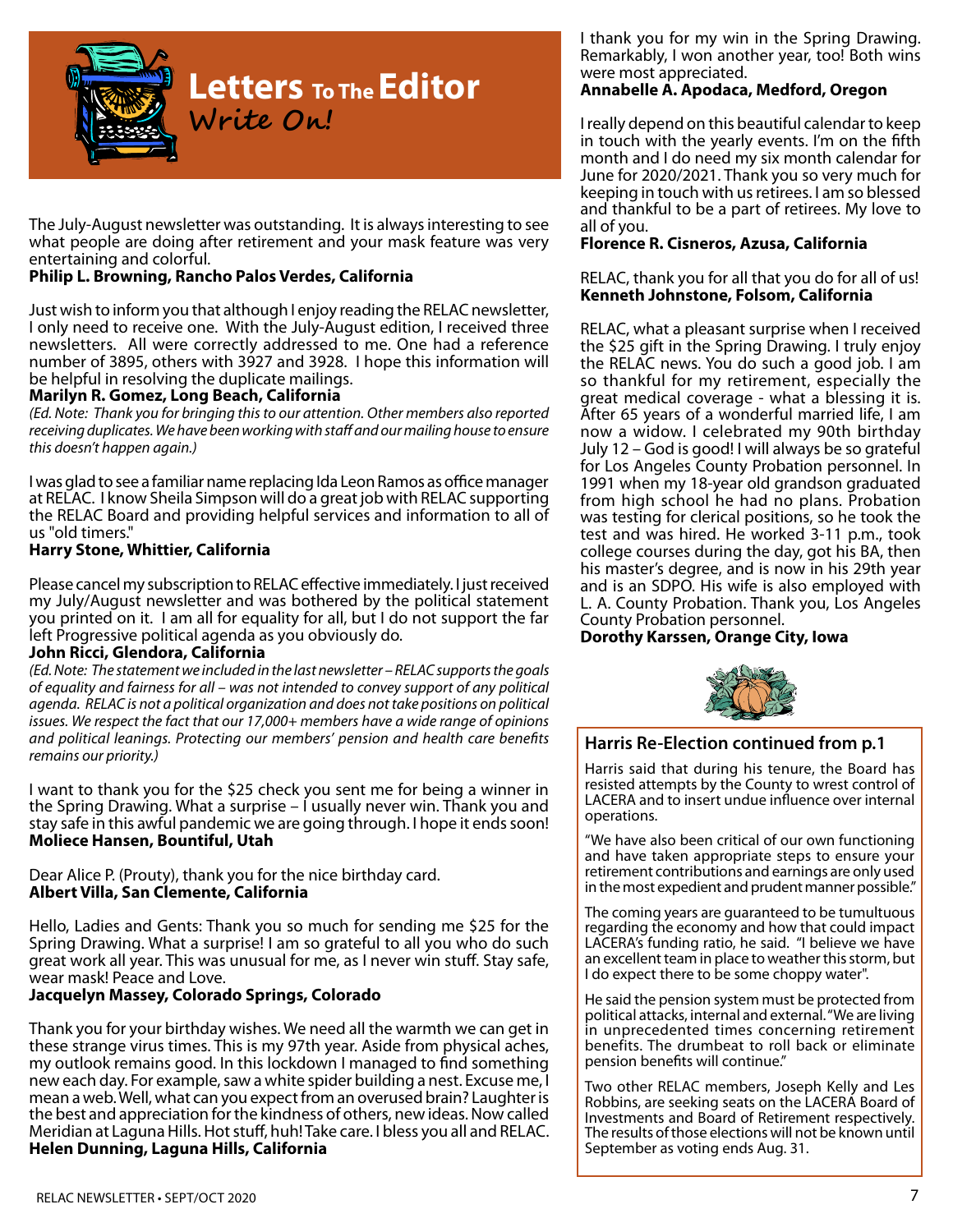eeping Up With Retire *We asked three RELAC members to let us know what they have been doing since retirement. Their articles follow.*

*With husband, David*

# **LINDA CRISMOND**

My career as the Los Angeles County librarian spanned the 1980s. Wow, that was a long time ago! It was a time of expanded funding after the initial cuts from Proposition 13. We were devoted to a strategic plan focused on unique and responsive library services to



all of the unincorporated areas of the County and 48 cities. The staff was motivated and energetic. The annual Library Breakfast was always a great celebration of accomplishments and outstanding service. We moved the headquarters from downtown L.A. to Downey with the help of my favorite County supervisor, Pete Schabarum.

It was an honor to be elected as the first woman president of the Los Angeles County Management Association. Statewide, I was elected president of the California County Library Association.

I was born in Beautiful Downtown Burbank and am a fourth generation Californian. We moved to Carlsbad when I was three, and I was raised on an avocado ranch (a fruit that I still love to this day). After graduating from the University of California, Santa Barbara, I went to UC Berkeley to get a master's in library science. I was 21 and in the middle of the Free Speech Movement which started that year at Berkeley and spread later to many college campuses.

My first job was at the San Francisco Public Library. It was an exciting time when we began to ditch the library card catalog and automate many of the library functions. Next, I moved back to Southern California to accept a position as associate university librarian at USC. That's when my passion for football began. I was hired as chief deputy of the Los Angeles County Library in 1980, and was promoted to head the department the following year. I left in the summer of 1989 to move to Chicago to become executive director of the American Library Association. It was an honor to be its first woman top manager after its more than 100 years of existence. That was followed by a decade of selling books to libraries across the United States.

My son, Dougal, is turning 50 this year. He was a little boy when he used to hang out with me at Friends of the Library meetings all over the County. He works as a DJ and lives in an original 1937 hacienda in the Tujunga hills that has an amazing garden and a 12-month-a-year running stream through the property. With his girlfriend, Lisa, they have a menagerie of cats, birds, squirrels, foxes and everything else that comes down from the Angeles National Forest.

During my life, I have been a commercial fisherman, an avid personal chef, a golfer who still is trying to break 100, a regular mah-jongg player, and, since 2007 the founder and president of Frugal Dougal's Golf Cart Accessories, an Internet-based company. Although I have always exercised regularly, I started running in my early 50s. What began as 5K's quickly expanded to long distance running, completing 11 marathons before I hung up my shoes after the age of 60. Winning second place in my age group in the 2003 Los Angeles Marathon was absolutely thrilling and qualified me to run the Boston Marathon the next year.

Peter and I were married in 2009 and live in Tarpon Springs, Florida with our two cats. We like to travel and completed last year the trifecta of the world's most famous thermal springs and geysers in Iceland, New Zealand, and Yellowstone National Park.

I became a librarian because I liked to read and now get great stimulation by leading the local Tarpon Springs book club. The" librarian" in me cannot resist ending this with the following two book recommendations for you. Both are set in rural Kentucky during the 1930s and describe Eleanor Roosevelt's Pack Horse Librarians. They are The Giver of Stars by Jojo Moyes and The Book Woman of Troublesome Creek by Kim Michael Richardson. Happy reading.



### **SHEILA SHIMA EATON**

My County career began in April 1986 as legislative analyst at the Department of Mental Health (DMH). Coming from the private sector, I had worked as assistant vice president, government relations at then-First Interstate Bank of California (which became part of Wells Fargo Bank). I thought then: I'll work for the County no more than five years; and it's ironic to go from advocating on behalf of a bank to reduce tax burdens to advocating on behalf of the County to increase tax revenues. I also thought: finally my BA (UCLA 1972) and MA (CSULA 1973) degrees in psychology will be relevant for my job; and, indeed, I learned it was important, particularly at DMH, to have initials after your name on business cards.

Well, after 27 years with the County, I retired in January 2013 with gratitude for a defined benefit pension and retiree health benefits, particularly in these challenging times of COVID-19 pandemic. My last County position was deputy chief executive officer (DCEO) in the Chief Executive Office, overseeing the cluster that included the Departments of Health Services, Public Health and Mental Health. During the intervening years, I worked in the Chief Administrative Office's Intergovernmental Relations unit for Gerri Kariya (mainly health/welfare legislation, but over time on virtually all areas), then I worked in budgets and operations management for Laura Jessee (first on the Department of Public Social Services budget and then on Department of Health Services). Just before becoming DCEO, I was chief deputy for then-Director of Mental Health Marv Southard for a brief five months before returning to the newly named CEO. Though short-lived, my time back at DMH felt like returning home to the place my County life began.

Throughout my County career, I was fortunate to be involved directly and later indirectly via staff with analyzing legislative, budgetary and operational issues and policies affecting mission-driven County programs. I recall projects to re-separate the Health Services and Public Health Departments and to begin County efforts to establish a health information exchange. I believe my private sector experience shaped my dedication to public sector service, and I always believed it was better to look at requests from County departments to find ways to make them work (usually better for both patients and the "bottom-line") within the County's often-though-not-always flexible rules. Some of my best memories as a bureaucrat came from meeting line staff in clinics who, upon hearing my name, thanked me and my staff for approving budget, hiring or inventory requests that helped them better serve patients and clients.

*continued on p.9*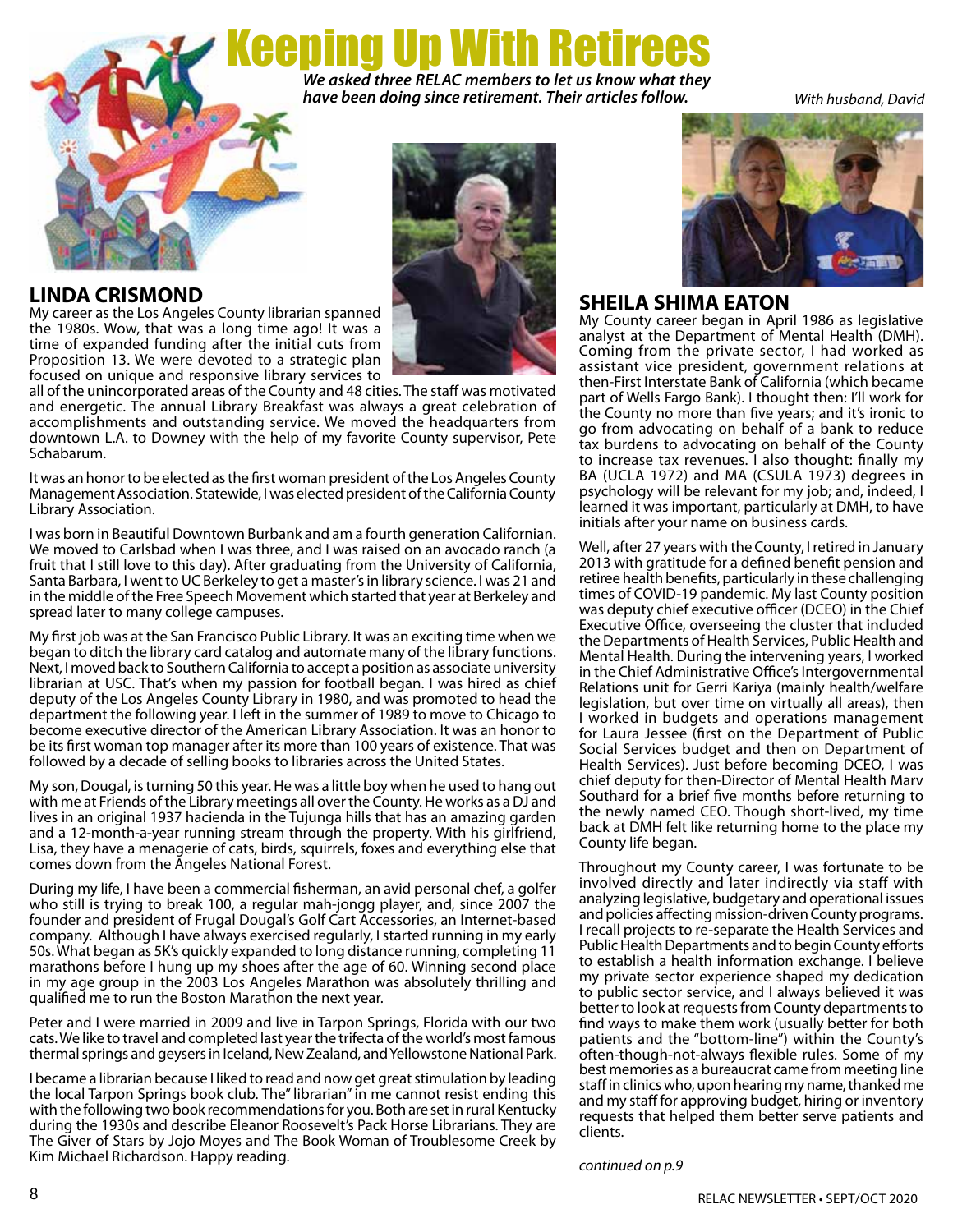### **MARVIN SOUTHARD**

I began working as director of the County Mental Health Department in August 1998 and retired in November 2015. During those 18 years, I was blessed with an extraordinary team, especially my remarkable chief deputies (Dave Meyer, Susan Kerr, Sheila Shima and Robin Kay) and my world-class medical director, Dr. Rod Shaner. Together, we were able to accomplish some remarkable things.

We increased the budget of the department from about \$500 million to about \$2 billion. We built a Children's System of Care, Law Enforcement Mental Health Partnerships and Crisis Response, an Older Adult System of Care, and integrated the ability to provide substance abuse treatment into all mental services for the many suffering from co-occurring disorders. We were able to influence state and national policy in profound ways, including creating the



*With wife, Carolyn*

model for integrated care that became the basis for Prop. 63 funding, the focus on consumer-run services, the initiation of the mental health and spirituality initiatives, and the creation of psychiatric urgent care centers and Health Neighborhood collaboratives to relieve the pressure on hospital and jails. We expanded the mental health workforce to include peers and marriage and family therapists and included them in the stipend training programs. We did all these things to fulfill our vision of supporting hope, wellness and recovery among mental health clients, their families, and communities. Our vision was able to become real to the extent it did because of our partnership with many others, especially the National Alliance on Mental Illness and ethnic communities, but particularly with other County departments, especially Public Health, Children and Family Services, Probation, District Attorney and Sheriff, to name only a few. As I retired, I felt as though I had participated in doing some good, which is the best we in public service can hope for.

The same month I retired from the County, I began working for USC School of Social Work to establish a professional doctorate of social work program for working professionals wishing to increase their leadership and management skills. The program has been able to succeed in recruiting and training a remarkable cohort of students who have graduated and are now serving in a variety of leadership roles throughout the country. I found both teaching and leading the faculty to be very satisfying experiences personally and professionally. Then in June of 2019, my wife, Carolyn, and I decided that it was time for me to really retire.

We had prepared for this moment by building our dream retirement home in Avila Beach, California and selling our condo in Playa Vista. Our home is a remarkable place perched in the hills above Avila Beach, with an incredible view of ocean and oak-covered hills, close enough to the beach to hear the waves crashing and the seals barking at night. We were blessed also to plan the trip of a lifetime last October. Along with some close friends, we took a month-long river cruise of the Rhine and Danube from Amsterdam to Budapest (celebrating with our older son and his fiancé their engagement in Amsterdam), stopping at a different beautiful city each day and closing with a week in London.



I keep my hand in the public service arena by serving on several boards, including the California Institute of Behavioral Health Solutions, Proxy Parent Foundation, and the Network for Social Work Management, and until COVID times volunteering at our local Catholic parish. My wife and I find our chief joys in walking down to the beach and in hosting family (especially our grandson, Curran) and friends in our little piece of heaven. We are hoping for COVID to end soon so that we can do that more robustly. If any former colleagues wish to contact me, my e-mail is casasouthard@ aol.com.

#### **Eaton continued from p.8**

My County work life was hectic and involved long hours, possibly just because of my own driven nature: who knows? I've succeeded somewhat in slowing down to spend more time with family and friends. Retirement allowed me more time with our mom, right up to and including her 71 hours in hospice care before she passed away peacefully this March at 92 years old. Now I spend even more time with David, my husband of 43 years, mainly sheltering at our home of 39 years in the Adams Hill area of Glendale (California, not Arizona). I'm still involved in health care issues by volunteering on the Board of Directors of Wesley Health Centers, a federally qualified health center with clinics in L.A. County, including in Antelope Valley. I'm also on the Board of WERC, the Worker Education Resource Center, near downtown Los Angeles, an independent labor-management nonprofit I worked with for years while assigned to the DHS budget in CAO. I'm reading more and am happy to be a member of a small book club which includes retirees Robin Kay, former DMH chief deputy, and Anita Lee, formerly with County Counsel. I also love movies and often binge-watch films, especially around Oscar nominations time. We also subscribe to the Disney Concert Hall's World Music and Organ Recital programs.

We've traveled some, with overseas trips to Spain, Portugal, Japan, Scotland, Wales, London, Dublin, and France. Our most frequent mainland trips are to Lexington, Kentucky, where our son, Aaron, and his wife, Shannon, live, while Shannon completes her Ph.D. program in psychology/neuroscience at the University of Kentucky. No grandkids (yet?), but we have two grand-dogs: Bacardi and Morgan; yes, named after rum brands. We also support UCLA academic and athletics programs as donors and long-time season ticket holders for football and men's and women's basketball, and I fortunately have access to a season ticket for gymnastics, held by fellow UCLA fan and retiree Carol Kindler. We've traveled to away football and/or basketball games in Charlottesville, Virginia; Austin, College Station, and Houston, Texas; Boulder, Colorado; Memphis, Tennessee; and elsewhere.

I worked with many amazing people and still miss interacting with them. I try to stay in touch with those I can. I finally joined RELAC so I could learn more of the happenings of those I'm not otherwise in touch with!

#### **Happy Birthday, RELAC Centenarians**

*Happy birthday to our members who will be 100 or older in September and October.*

**September** Hollice A. Favors, 102, Assessor, Sept. 17, 1918 Lillian F. Morris, 103, associate member, Sept. 22, 1917 Josephine V. Moreno, 101, County Clerk, Sept. 26, 1919 Alberta S. Rich, 100, General Hospital/Nursing, Sept. 29, 1920 **October** William H. Barbour Jr., 100, Auditor/Controller, Oct. 11, 1920 John E Danielson, 100, SCAQMD, Oct. 11, 1920 Virginia Maltby, 102, Community Health, Oct. 12, 1918 Arthur Beck, 100, Mechanical, Oct. 13, 1920 Lillian E. Seaver, 105, Health Services, Oct. 17, 1915 Pandora Cook, 101, Probation, Oct. 31, 1919

*With grandson, Curran*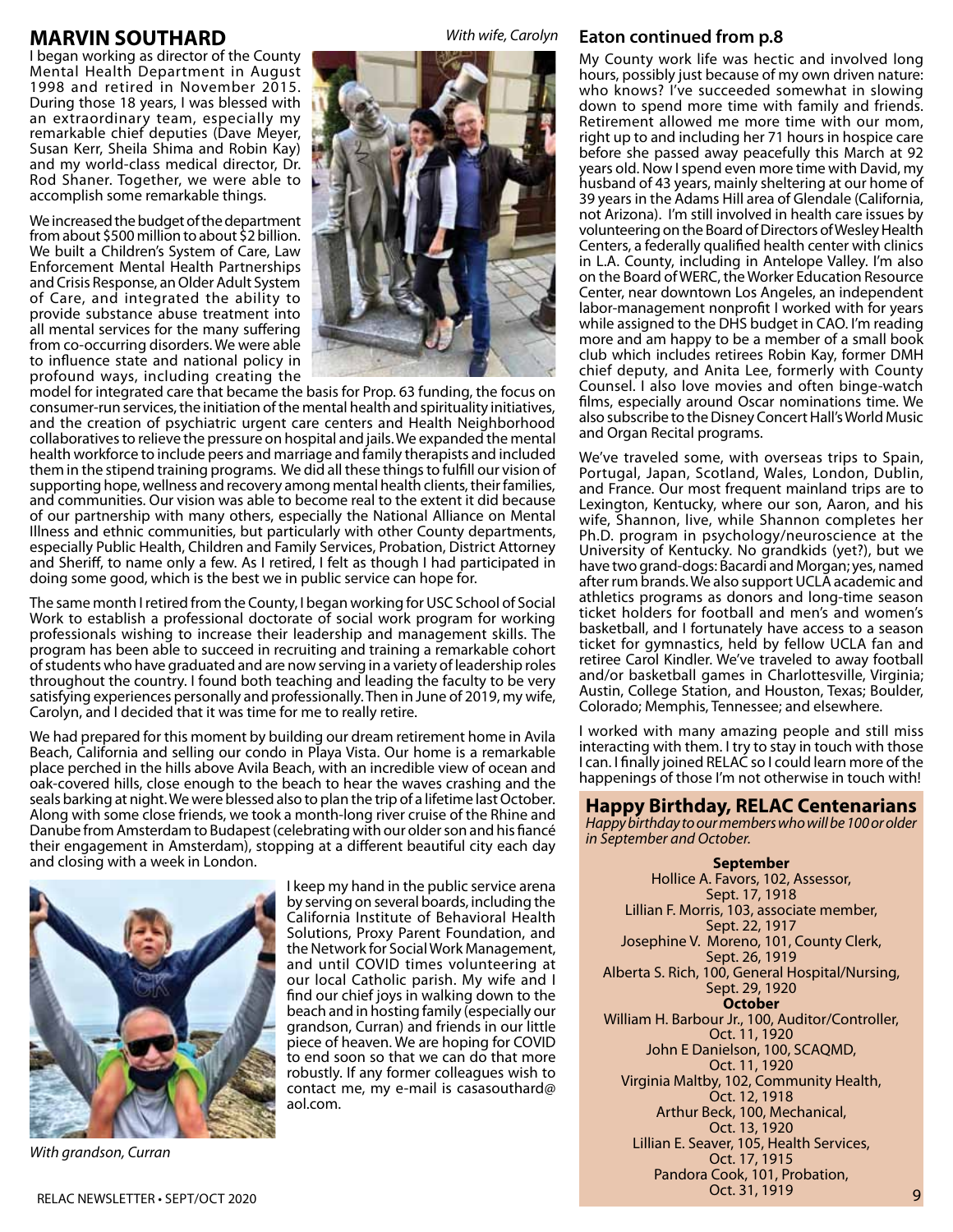# **"Quarantigue" Setting In: Life During the Pandemic**

We asked several RELAC members how they have been passing time during the pandemic.



#### **Pat Guin**

*Retired 1996, analyst, Chief Administrative Office* I've been doing what most "people" with brains are doing: Wearing a mask, going only to the market, pharmacy, mandatory doctor appointments. I live alone so I have to do all the shopping. Since no gym, no movies, no happy hours, no travel, I do busy work like going through photos and clearing out files, but most of the time I procrastinate. I gas up the car (though only a couple of times a month). I watch a lot of movies; some I have seen 10 or more times. Also, I attend a virtual Zoom

workout class on Monday, Wednesday and Friday. I do a lot of video chats with my family and friends. Also, I have been reconnecting with a lot of folks that I lost contact with. I have one to two hour telephone conversations. I love it.

#### **Ginger Barnard**

*Retired 2005, deputy chief of protocol, Office of Protocol, Chief Administrative Office*

As I was in the homestretch of my two-year term as president of the Ebell of Los Angeles, the oldest continuously operating women's club in Los Angeles with more than 600 members and an historic 1927 clubhouse and theater on Wilshire Boulevard, the pandemic hit. I found myself working remotely from home with conference calls and Zoom meetings as we negotiated



the federal PPP (Payroll Protection Plan), EIDL (Economic Injury Disaster Loan), SBA grants and setting up a line of credit. I felt like I was back at one of my County jobs, when I headed up the Legislative Section in the Chief Administrative Office. The Ebell's source of income disappeared overnight. No more corporate events, weddings, parties, theater rentals or film shoots. All the events on the books, our calendar was very full, were postponed until next year. There were painful staff layoffs, salary reductions for those remaining and figuring out how to maintain the 83,000-square-foot facility with minimum funds plus learning how to engage the membership with virtual events. We launched a fundraising campaign to maintain the building, which has raised close to \$100,000 from the membership and is ongoing. The Ebell has survived for 126 years and will somehow weather this pandemic. Our motto is *I will find a way or make one* and we will. On June 30, I passed on the responsibilities to a new president when my term ended. My dining room table has returned to its original purpose and I am taking a break. Now to the dreaded job of decluttering my house and culling my way-too-large collection of books.

#### **Steve Cooley**

#### *Retired 2012, County District Attorney*

I finished a three-week hearing on March 12 and immediately self-isolated. I was able to work on my cases electronically, but meetings and appearances were reduced to zero. That made me realize just how important direct, human, face-to-face interaction is. For true communication, one must be able to look someone in the eye, watch their body movements, and just get an overall sense of that. I have learned that teleconferences, Zoom, Skype, webex, and all the rest of the electronic communication techniques do not measure up.



I can hardly wait to shake hands and hug people again! Since self-isolating, I have a lot of time to devote to the third book I wrote with co-author Robert Schirn (retired L.A. County deputy D.A.). The book, entitled "Blue Lives Under Fire – Shootouts," is being edited by Cathy Hawks, a fellow RELAC member.

#### **Leigh Nielsen**

*R e t i r e d 2 0 0 3 , c o n t r a c t s a d m i n i s t r a t o r, O f f i c e o f Alcohol and Drug Programs Administration, Public Health* The new normal here in Durango, Colorado is, of course, wearing a mask and washing one's hands when



out and about. My husband spends his days watching TV, while I prefer spending time on the Internet. The weather here in Durango has been very hot lately, so we stay inside with the AC on. Durango is known as a tourist destination, so the city has allowed outdoor dining by installing tables in the street. This is accomplished by closing down two lanes and having only one lane of traffic each way. Right now, we are in the monsoon season, with thunderstorms in the afternoons. We do venture out when the weather permits with our dog, Maggie May, and take her to the park. I am recovering from recent lower back fusion surgery, so my exercise is limited to how much activity the physical therapist has me doing. My new ebike has yet to be ridden, but I am hopeful that will change in the near future.

#### **Lloyd W. "Bill" Pellman**

*Retired 2004, County Counsel, County Counsel's Office* In addition to working from home, I have purchased on the Internet and make use of my new bread machine, pasta maker, butter churn and immersion circulator. In churning butter, I took the remaining buttermilk and made buttermilk bread - great toasted and the last few slices turned into croutons.



#### **Martin Zimmerman**

*Retired 2013, assistant chief executive officer, Chief Executive Office*

Like for so many others, my retirement life certainly changed with onset of the pandemic. In addition to my



volunteer work at My Friend's Place, a youth homeless services center, I kept busy with socializing, working out, plays, concerts, museums, reading, travel and dining out. That's all largely unavailable now. My husband is a CPA for a large accounting firm, and he's been working from home since the shutdown, so his schedule is pretty established. I have more or less established an informal routine that pretty

much keeps me engaged as a retiree. I usually start with a long morning walk with my dog, then catch up on news and Internet during and after breakfast. Since I can't go to the gym, I've acquired a resistance tube/band set that allows for a pretty thorough daily workout, which I do before lunch. After lunch, I may read a book, stream a movie or TV series, or handle errands, including shopping. That's followed by the most precious time of my day -- my beloved afternoon

*continued on p.14*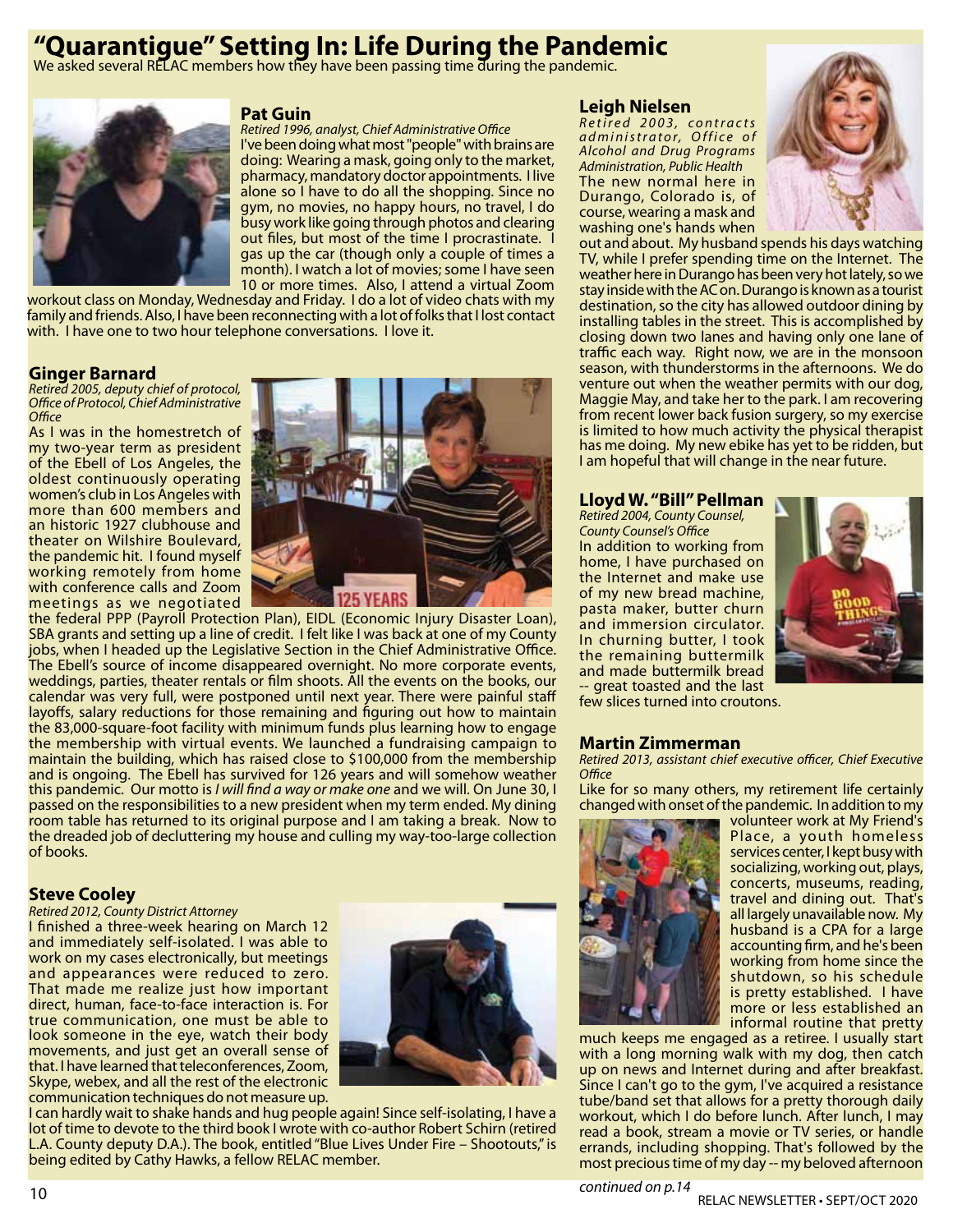# **Meet RELAC's New Office Manager**



**SHEILA SIMPSON**

*A large family Thanksgiving*

I was born and raised in Los Angeles, the oldest of five with a sister and three younger brothers. Our youngest brother died of SIDS at six months when I was just 11. I have been married to Roosevelt Sr. (aka Rosey) for 25 years. We met while working together at the Los Angeles County Museum of Art. I was a management secretary for one of the assistant directors, who was his supervisor's boss. Rosey retired from the museum with accolades as lead electrician in 2018. Although I met my husband while working at the museum, we discovered we had attended the same high school, J.C. Fremont in Los Angeles, but never knew each other! He was a year ahead of me, and he told me recently that he knew who I was in high school but was always afraid to approach me.

My husband has a large family of 14 siblings. Holiday gatherings often have 75+ relatives in attendance. We have a blended family of five adult children, with 20 grandchildren, and 10 great-grandchildren. We excitedly await grand # 21 from our youngest daughter and husband. We love visiting our families in Arizona, Nevada, and Southern California. We also love traveling and have been on six cruises to various Caribbean destinations – the first was our honeymoon. We look forward to cruising again when the industry opens back up. We really enjoy attending open air jazz concerts, with the Hollywood Bowl our favorite destination. We were sad when its 2020 season was cancelled because of the pandemic.

We are both active volunteers at our church. I am passionately involved in Women's Ministries and enjoy planning events and using my skills to produce various print media for this and other church ministries. Additionally, I help in the church's administrative office. Rosey is a church elder and is putting his electrical skills to work on our church's current renovation project. Together we lead a Hot Meals Outreach Ministry, which, despite the shutdown, distributes take-out meals to 50+ at-need individuals and families weekly.

My best friend and I took the County's clerical exam in high school. Although we were both hired in entry level clerical positions, she later quit to work in private industry. I decided to remain once I realized that, with the right education and skill development, I could literally work in almost any position/department I desired without ever leaving County employ.

So, a month after graduating, my first job at 17 was at Department of Public Social Services (DPPS) Division for the Blind in L.A. I assisted legally blind clients in making optometry appointments to verify eligibility. I loved helping these clients and discovered then that I enjoyed assisting people to meet critical needs. When that division phased out, I was reassigned to DPSS's Unattached Men's Center (now Civic Center District), east of downtown L.A. I was 19 and it was a culture shock, to say the least! Yet I learned I had what it took to deal with a variety of personalities and interact with those at every socioeconomic level. I witnessed clients at their lowest in many cases, and I developed compassion and strength of character because of it.

I have worked at three County departments in my career – DPSS, Museum of Art, and Public Works. I value the experiences, relationships, and friends I gained at each department, but my favorite was the last – Public Works. With its training classes for my field I was able to take my skills to another level and experienced several leadership opportunities I did not have at previous departments. One of my proudest achievements was being part of Public Works' Secretarial Training Committee. We developed the Secretarial Excellence Training Program, a model of course study to assist secretaries in sharpening their skills and learn new ones to use in their current job and as a means for promoting through the County's secretarial series. We had 105

#### *With husband, Rosey*



graduates during my participation. For this program, Public Works was awarded the 2001 NACo (National Association of Counties) Best of Category-Nationwide level, in the ''Employment and Training" category.

Out of necessity, I took an early retirement in 2006 and moved my 89-year-old grandmother with dementia into our home. She passed away at 99, two months after the death of her twin sister. That was the hardest thing I have ever done, yet there were many unexpected blessings that resulted from responding to our grandmother's need. I had recently felt a tug to return to work, but it had to be just the right job. The position of office manager at RELAC fell into my lap, and I feel grateful I responded. I can't wait to see what blessings will follow!

### **Deferred compensation continued from p2**

Prior to my retirement from the position of treasurertax collector in July 2019, I served on the PAC. However, it wasn't until I retired that I had the ability to request a withdrawal. I had no idea the process was as time-consuming as it was. It included 1) printing an 18-page withdrawal request from Empower's website, 2) completing the form, 3) scanning the form into a PDF file, 4) reducing the PDF file size to meet Empower's requirements, and 5) uploading the file to Empower's website for processing. Like Susan Powter from her 1990s infomercials, I screamed out loud "Stop the insanity!", and then I e-mailed a former colleague suggesting there had to be a more efficient way to process withdrawals.

It's against that backdrop that you can imagine how happy I was when I signed on to Empower's website recently to request a withdrawal and the paper-intensive, tedious and lengthy process was replaced with an automated process that I was able to complete entirely online with just a few simple clicks of my mouse. I was so excited that I contacted the Chief Executive Office (CEO) and thanked them. The CEO informed me the transition to a fully automated online process had been in the works. They approved the implementation of online paperless withdrawals after system and information security testing was complete.

Don't rush to withdraw your funds just because the process to do so has never been easier! Withdrawing funds from your deferred compensation should be done in a prudent manner, consistent with your personal financial plans and objectives. If you have questions, Empower is there to answer them.

On behalf of all retirees, I would like to thank the CEO and Empower for their efforts in improving the efficiencies of this process. All retirees participating in the deferred compensation programs benefit.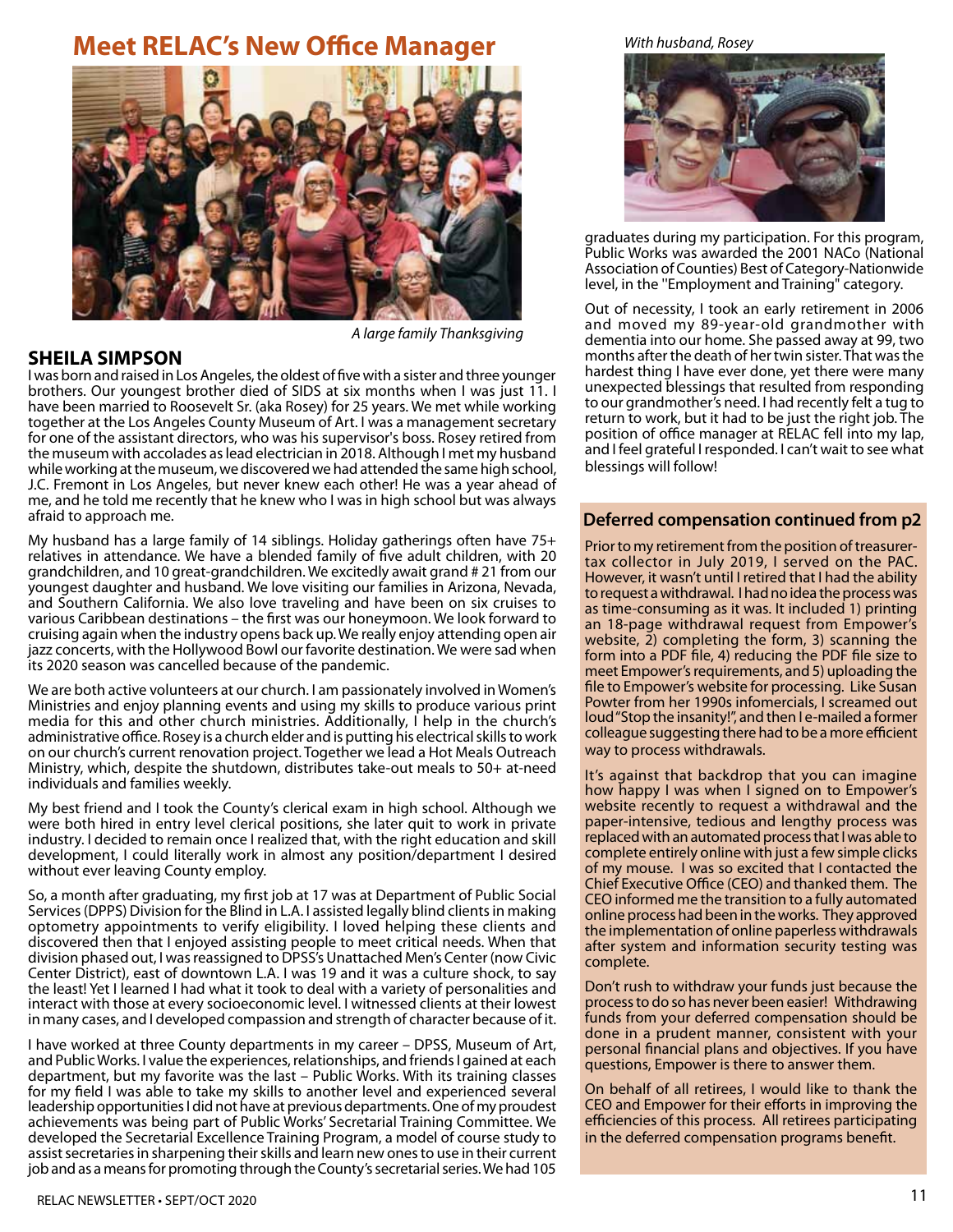

*Compiled by Judy Hammond, Newsletter Editor*

#### **Deaths:**

**Sharon Maria Gallagher**, 76, a senior deputy county counsel when she retired in 2010, from cancer. **Donald Eugene Brown,** 92, who spent his entire career in the Department of Public Social Services, starting as a social worker and later becoming director of the South Central-Watts, El Monte and Pomona district offices. Brown, who did door-to-door voter registration in Georgia with college classmate Martin Luther King. Jr. at a time when it was considered dangerous, was a charter member of the National Museum of African American History and Culture. **Brad Pye, Jr.,**  89, former assistant chief deputy to Supervisors Kenneth Hahn and Yvonne Brathwaite Burke, and division chief in the Department of Children and Family Services, who was a noted black sports journalist, broadcaster and community activist. **Jerry Daniel,** who served on the Santa Monica Mountains Conservancy since 1991 – appointed by County Supervisors Ed Edelman, Zev Yaroslavsky and Sheila Kuehl – and after whom the overlook above Hollywood Bowl was named. Deputy Public Defender **Salvador "Sal" Salgado**, 59, who finished his 21-year career in the Public Defender's Office as a supervisor overseeing the El Monte office. **Ruth Kelly Schiffer,** a LACMA docent for 45 years, president of the Center Theater Group, and member of the Music Center's Blue Ribbon women fundraising committee. **Misty Widelitz**, 92, also an active member of the Blue Ribbon committee. **Grace Yokomizo**, 95, mother of former Public Social Services Department head Bryce Yokomizo and Sheriff's Department employee Denise Motoyasu, and granddaughter of Supervisor Janice Hahn's field deputy Lauren Yokomizo. **Clinton Leonard "Pete" Ellis**, 95, who retired in 2000 after 48 years with the Parks and Recreation Department, primarily at Bodger Park in Hawthorne. Sheriff's Deputy **Dennis Gill,** a 20-year employee, and his 14-year-old daughter killed in auto accident in Oregon. Former Sheriff's Capt. **William Reed,** who retired in 1988 after 32 years of service. **Mary Elizabeth Hustead Bottum**, a volunteer pianist who played at the L.A. County jail Sunday mass for more than 20 years. Former Sheriff Lt. **Frank Yturralde**, who retired in 1979 after 20 years of service. Former Sheriff Lt. **Dennis O'Neill,** who retired in 1986 with 14 years of service. **JoEllen Perkins**, 67, 30+ year Mental Health Department employee who was district chief for mental health services in the Antelope Valley, after five-year battle with ovarian cancer. Former Superior Court Judge **Bruce Geernaert,** 92, who presided over high-profile cases involving Elizabeth Taylor, Rock Hudson, 60 Minutes, and Guns n' Roses. **Barry H. Sterling,** 90, founding member of the Music Center and Museum of Art. **Bruce A. Hoffman,** County's first alternate public defender, serving from 1993 until his 2002 retirement.

#### **Appointments**

**Max Huntsman** appointed interim inspector general to oversee the County's skilled nursing home facilities, a position created by the Board of Supervisors after it was learned more than half of the County's deaths from COVID-19 were at the facilities. Huntsman, a 29-year County employee, is also inspector general overseeing the Sheriff and District Attorney's Office. RELAC member **Carol Meyer,** who was chief of operations of the Department of Health Services when she retired in 2010, named to the Emergency Medical Services Commission as appointee of Supervisor Janice Hahn. **Selwyn Hollins,** who has served as chief deputy and administrative deputy before named acting director of the Internal Services Department in January, named to the permanent spot, at \$299,958 salary. **Norma Garcia**, formerly chief deputy, deputy director and acting director since March, selected as director of parks and recreation at \$271,221 salary, becoming the first woman and person of color to head the department. **Pilar Tompkins Rivas,** once the coordinator of curatorial initiatives at the County Museum of Art, named chief curator of Lucas Museum of Narrative Art, which is now under construction in L.A.'s Exposition Park.

#### **Retirement:**

**William J. Martin**, who served as a sheriff's deputy more than 41 years. **Courts:**

The District Attorney's Office has refiled corruption charges against former Assessor **John Noguez** and assistant **Mark McNeil** following the dismissal in May of the case by an appellate court, which found the D.A. had not filed the original charges within the required 15 days of the preliminary hearing in 2018. Sheriff's custody assistant **Roy'ce Bass**, 29, charged with having sex with two female inmates at the Century Regional Detention Facility in 2017 and 2018, with arraignment set for Nov. 13. Superior Court dismissed the case against four social workers who had been accused of child abuse and falsifying public records in the death of an 8-year-old boy. The Second District Court of Appeal returned the case in January, saying the trial judge should have granted a defense motion to dismiss the complaint against the four: **Stefanie Rodriguez, Patricia Clement, Kevin Bom** and **Gregory Merritt.** Former L.A. County Sheriff's Deputy **Sean Bett**, who was actor Johnny Depp's security chief for a decade, testified in Depp's libel suit against a British tabloid that labeled him a wife beater, saying that it was Depp's ex-wife that was the abusive one. The Board of Supervisors approved \$5.5 million to settle a lawsuit filed by a teenage girl who was sexually abused in 2017 by former Sheriff's Detective **Neil David Kimball**, who is now in prison for the crime. **Honors:**

Deputy Probation Officer II **Martha Corbett** awarded the department's Medal of Valor for helping to rescue a despondent 11-year-old boy who was standing on railroad tracks as a train rapidly approached last October.

#### **ELECTIONS:**

Rep. **Adam Schiff** and Assemblywoman **Laura Friedman** withdrew their re-election endorsements of District Attorney **Jackie Lacey** amid the calls for criminal justice reform following the death of George Floyd.





*Gallagher Pye Jr.*





*Sterling Meyer*





*Gill Brown*









*Corbett Huntsman*









*Bett Hollins*

12 RELAC NEWSLETTER • SEPT/OCT 2020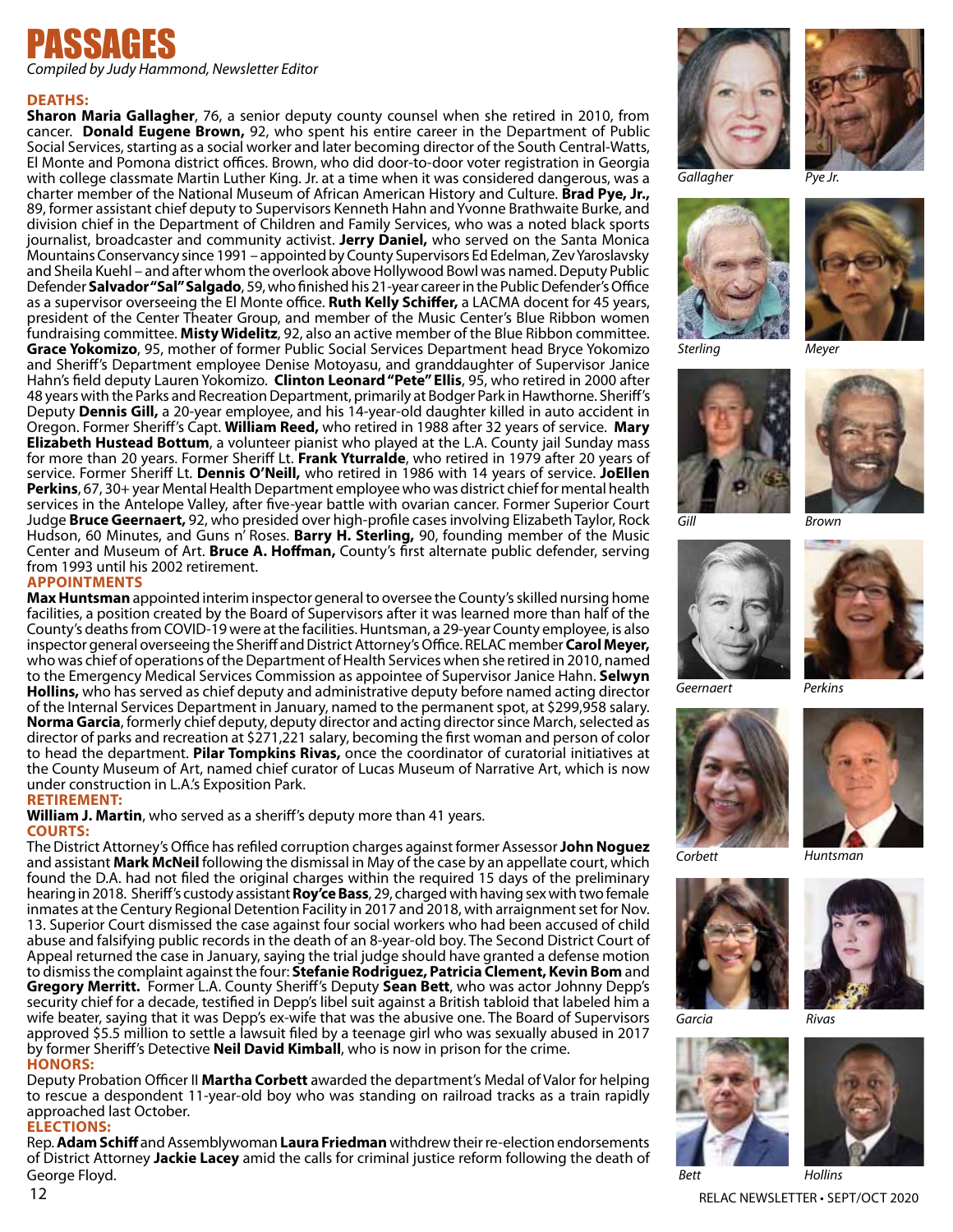**Inside LA County** *by Judy Hammond*

*Newsletter Editor*



Chief Executive Officer Sachi Hamai said if the County doesn't get federal funding to cover some of its losses from the coronavirus-19 pandemic, it will begin laying off more than 650 employees beginning Oct. 1 -- this on top of the more than 3,000 positions (mostly vacant) that were eliminated July 1. The pandemic cost the County \$1.2 billion the first half of

this calendar year and is expected to take another \$1 billion toll through next July. Sheriff Alex Villanueva, whose department took a \$162.1 million hit, accused the Board of Supervisors of being swept up in nationwide calls to slash law enforcement funding. But, supervisors said the cuts were necessary because his department is primarily funded with sales tax and local revenues that have been severely reduced by the pandemic.

However, even more cuts are looming for the Sheriff's Department if a charter amendment on the November ballot is approved. The Board of Supervisors on a 4-1 vote (with Chair Kathryn Barger opposed) approved asking voters to mandate that a minimum 10 percent of the County's general fund revenue (currently about \$400 million) be set aside annually for social programs as part of an effort to "re-imagine" Los Angeles County's justice system. Villanueva said it would further defund his department and result in more crime. "They're talking about unicorns and rainbows. I'm looking at hard stats." Chief Executive Officer Sachi Hamai, during the Board discussion, cautioned that the amendment could result in deep curtailments and layoffs. But, Supervisor Sheila Kuehl, author of the charter amendment, said the Board has for years talked about creating alternatives to incarceration under its "care first, jails last" approach, but could only do so much without additional funding. "The supervisors have said we want to move people from custody to care, and our constituents are pleading with us to expand housing and treatment options and stop relying on punitive, outdated law enforcement tactics," said Kuehl. "The Board is prepared to make a long-term commitment to this effort, so we're asking voters, as required for a charter amendment, 'Are you with us?'" Supervisor Hilda Solis said the amendment would "continue on our path to dismantle structural racism and longstanding inequities within our systems that have harmed communities for far too long." The amendment would prohibit any of the 10 percent of the County's locally generated revenue to go to the Sheriff, District Attorney, or Probation departments or Superior Court. Villanueva and County unions say they do whatever they can to defeat the measure.

Supervisors also cited their desire to prioritize "care first, jail last" when voting to close Men's Central Jail. The vote, said Supervisor Hilda Solis, was in recognition of the changing nature of the County's jail population and community demands to defund jail systems to invest in community-based mental health treatment and services. "No one heals locked up alone in a cell. Closing Men's Central Jail will restore dignity in our residents' healing process and will advance calls for needed reforms."

The 2020 County Homeless Count showed a 12.7% increase since last year, causing some supervisors to say the current strategies need to be re-examined.

Los Angeles Times reporter Molly Fiske-Hennessy, who once covered the County government beat, was shot with rubber bullets, tear-gassed, and pursued by Minnesota State Police during protests there. L.A. County supervisors cited Fiske-Hennessy's experience when adopting a resolution opposing targeting, harassment, use of excessive force, and arrest of the media by L.A. County law enforcement agencies.

Oops, she did it again. Despite including a photo of a park sign with the correct spelling, Supervisor Janice Hahn's blog for the second time referenced the approval of a dog park at "Schbaurum Park" in Rowland Heights. The park is named after former Supervisor Pete Schabarum.

Supervisors approved a \$1,350,000 settlement to dismiss a civil case filed by the Howard Jarvis Association and two administrative actions by the state Fair Political Practices Commission in relation to two ballot measures to increase taxes to pay for homelessness programs and stormwater reclamation. The County was accused of illegally using public funds for TV, radio and social media ads to advocate for the measures. County Counsel recommended the settlement, saying the County continues to deny that it did anything wrong because its efforts were "educational," but there were risks and uncertainties of litigation.

The state Attorney General's Office filed three misdemeanor charges against District Attorney Jackie Lacey's husband, David, for waving a gun at three Black Lives Matter protesters who knocked on the front door during an noisy early morning protest outside the couple's home. Lacey said her husband reacted in fear as she had received death threats. The first black to be district attorney, Lacey has been criticized for not prosecuting police officers involved in fatal shootings. David Lacey is a former investigative auditor in the D.A.'s office.

Four men pled guilty to providing money and cigarettes to homeless people on Skid Row in exchange for false and forged signatures on ballot petitions and voter registration forms.

The Los Angeles Philharmonic is projecting a \$90 million loss of revenue due to the pandemic-caused cancellation of the Hollywood Bowl summer session and the spring and fall seasons in Disney Hall.

Department heads signed a declaration against racism, pledging to use their offices to advance racial and social equity, diversity and fairness. They said that many of the equities that their departments address are the result of systematic racism and discrimination.

Public Health Director Barbara Ferrer – like many public health officials in the nation – has received death threats from individuals unhappy with restrictions imposed to slow the spread of the coronavirus.

Officials revealed that the long delays in voting in the March election were due primarily to network and capacity issues with the new electronic poll books used to register voters.

Miguel Santana announced he will not extend his contract in January after four years as president and CEO of the Fairplex, saying he has no job lined up but wants to work on issues of equity in L.A. County. Santana, former chief deputy to then-Supervisor Gloria Molina and a deputy chief executive officer under then-CEO Bill Fujioka, has been mentioned as a possible successor to CEO Sachi Hamai.

Some staffers of Supervisors Kathryn Barger and Hilda Solis circulated an anonymous letter complaining that the two supervisors put them at risk because they would not let them work from home. The other three supervisors allow their staff to work remotely. In response, Barger began letting staff telework on staggered days and Solis allowed teleworking but said she would be evaluating on a weekly basis.

Sheriff Villaneuva's chief of staff Capt. John Burcher was reassigned to the East Patrol Division after being criticized for a Facebook post in which he said an 18-year-old fatally shot in the back by a deputy "chose his fate." In another post he called someone a racist: "Sorry, your life does not matter more than mine, you racist (expletive)."

LAC+USC Medical Center Chief Medical Officer Dr. Brad Spellberg said the pandemic had pushed the hospital to the verge of capacity, with the medical teams stressed and weary.

A lawsuit alleges that a 16-year-old boy at Eastlake Juvenile Hall in 2019 developed large breasts after he was prescribed estrogen to treat a behavioral problem.

The 2020 assessment roll grew by almost 6 percent, hitting \$1.7 trillion and \$17 billion in property taxes.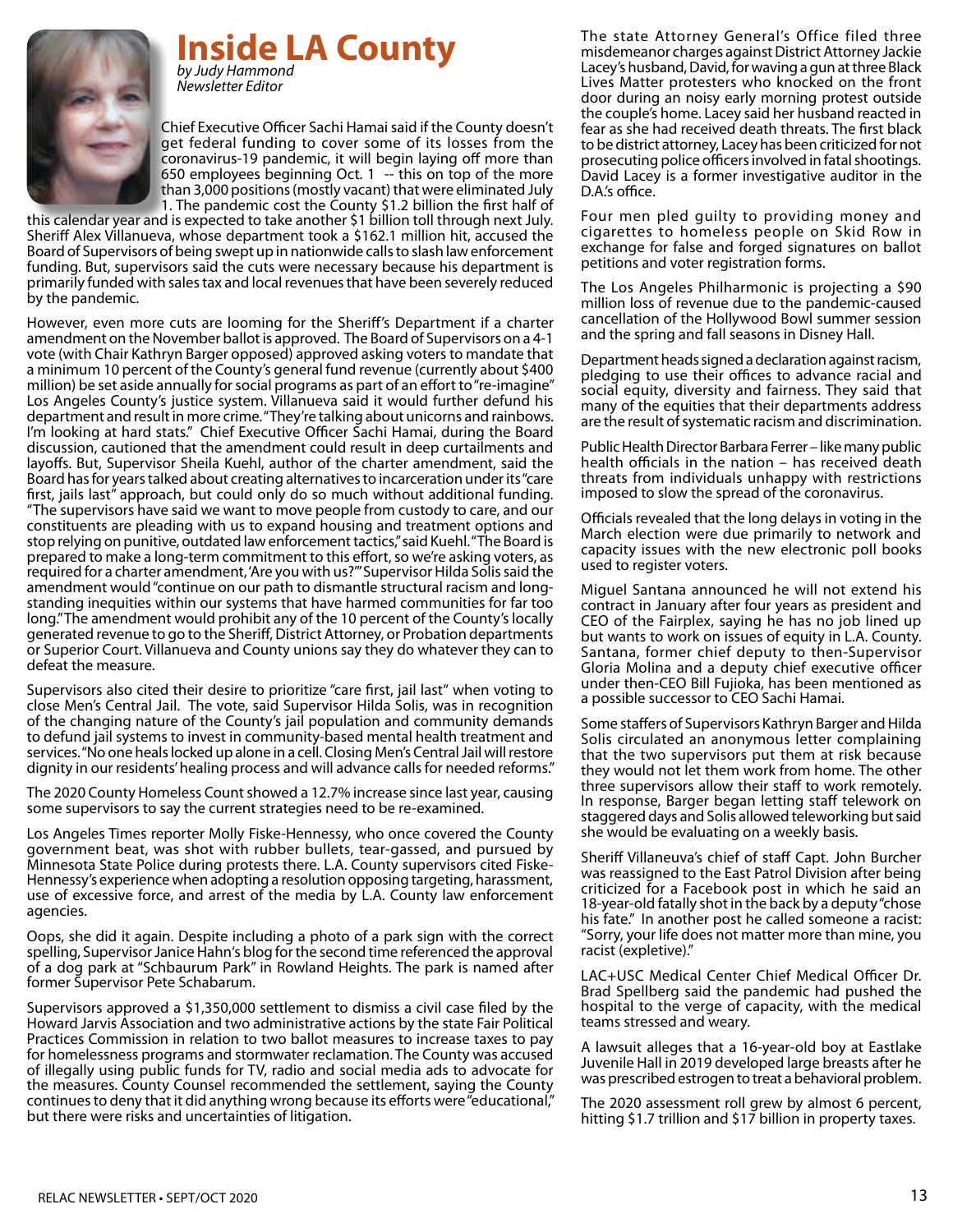# **Brad Pye, Jr., Known Best for Pioneering Work in Black Sports Community, Dies**

Brad Pye Jr., who worked for the County for 24 years, including as assistant chief deputy to two supervisors and as a manager in the Department of Children and Family Services (DCFS), died July 5 at age 89. He had been in poor health for some time and died in his sleep.

Pye was hired by Supervisor Kenneth Hahn in 1987 as a deputy and was promoted to assistant chief deputy within three months. He worked briefly for Supervisor Yvonne Brathwaite Burke when she replaced Hahn and gained her support in creating the Aquatics Foundation, a free program that helps youth pursue their passion for swimming. In 1993 he transferred to DCFS as a division chief, where he served as the Americans with Disabilities Act coordinator, managed the Disaster Services Section and directed the exams/recruitment section. He retired in 2011.

It was his pioneering work in the black sports community, however, for which Pye will be long remembered. He was the first recognized black sportscaster in Los Angeles. He served as sports director for four major African-American radio stations -- KGFJ, KACE, KDAY, and KJLH -- and was the sports editor for the Los Angeles Sentinel for nearly 30 years.

The Los Angeles Angels hired him in the public relations department in 1961, making him the first black to hold that role in Major League Baseball. He later became the first black administrator in the American Football League under then-AFL commissioner and eventual Oakland Raiders owner Al Davis. He worked to establish racial equality not just for journalists but also for athletes, officials, and other professionals in the field of sports.

He was the first black president of the L.A. Department of Recreation and Parks Board of Commissioner and in 2015 the city named the gymnasium at Saint Andrews Recreation Center the Brad Pye, Jr. Athletic Center in his honor.

"Brad Pye is maybe one of 10 guys throughout the country who are the pillars of the black press," said Danny Bakewell Sr., publisher of the Sentinel. "In Los Angeles, I don't think he had an equal. I'm proud to have known him as a friend and proud to have had him associated with the paper. He made us better."

Pye used his connections and status to recruit black athletes onto college and professional teams in the state. Bakewell, who knew Pye for 50 years, said Pye had strong working relationships with sports icons such as Muhammad Ali, Jackie Robinson and Jesse Owens. "Nobody wanted Brad Pye's pen to be on the other side of them," Bakewell said. "His pen was lethal, and people knew his pen was just and right."

## **Anna Elena or Anna Laura: Will the Real Anna Cervantes Please Stand Up** *by Elena Cervantes, RELAC Member*

Being identical twins, we have always dealt with people confusing us throughout our lives. It became more so when my sister and I started working together in the Chief Administrative Office. All the old Department of Personnel and Department of Health Services folks out there will remember me as Anna. Chief Administrative Officer Richard Dixon was

the one who told me I had to go by "Elena" or "#2" since he knew my sister Anna Laura first. I guess it was a no brainer at that point! Actually, a German nurse from Texas who attended my mom during our birth recommended it as a solution to my mother's dilemma. My mother wanted her first born daughter to be named Anna, but did not expect twin girls. So the nurse suggested my mother do what she had seen done in Texas, which is something akin to Mary Sue, Mary Jo, Mary Ellen, in other words give us the same first name with a different middle name. God bless Mom's soul, but our lives have been hell ever since!!





*To this day no one has agreed to who is who in this photo.*

# **Pye Encouraged Young Black Journalists, Including Me**

*by Victoria Pipkin-Lane RELAC Newsletter Committee*

I worked with Brad Pye, Jr when we both served as deputies to the late Supervisor Kenneth Hahn. I first met Brad in about 1975 while still a student at Pepperdine University. He was the renowned sports editor for the Los Angeles Sentinel newspaper and I was an editor for the student newspaper, both of which were printed by the same company. I'm really dating myself. LOL! His column used "switch reels" as the transition phrase from subject to subject.

I knew Brad and had a lot of respect for him. He was a man of integrity, with solid ethics, a family man and civil rights champion. Brad was an early adviser to the late Al Davis of Raiders fame. He wrote about nearly every black athlete, high school, college and pro. It was amazing how he knew young black athletes across this nation and promoted them in the LA Sentinel.

Brad was close to Muhammad Ali and Ali's official p h o t o g r a p h e r , Howard Bingham, who lived in Los Angeles' African-American community. Brad's radio show on KGFJ-AM was very popular in the late '60s, '70s and '80s.



He also encouraged young black journalists, including yours truly. I always treasured his encouragement during those Thursdays at the print shop.

## **Zimmerman continued from p.10**

I make dinner and we watch Jeopardy and whatever else we're currently into on TV. Probably my greatest passion since the pandemic has been cooking, which I never did before. I'm truly enjoying it and gradually becoming less recipe-driven. I even had a vegetable garden planted recently by a high school student looking for summer work, to supplement my culinary adventures. We did finally do one weekend getaway recently to visit the wine country in Temecula, and had an incredible time wine tasting under canopies outdoors, distanced, and overlooking the vineyards. I've had to suspend onsite volunteering for the youth homeless center, but they are trying to develop more virtual volunteer opportunities in the near future. Until then, I am looking into doing virtual volunteering to assist the Census Bureau with following up on non-respondents. We've also been gradually having one or two folks over for dinner and cocktails, outside and socially distanced. which has truly been a tonic. There's no telling how long the current restrictions will last or how they may evolve. I try not to focus on that, but rather how to enjoy the life that I can lead now and make the most of it, whatever the limitations.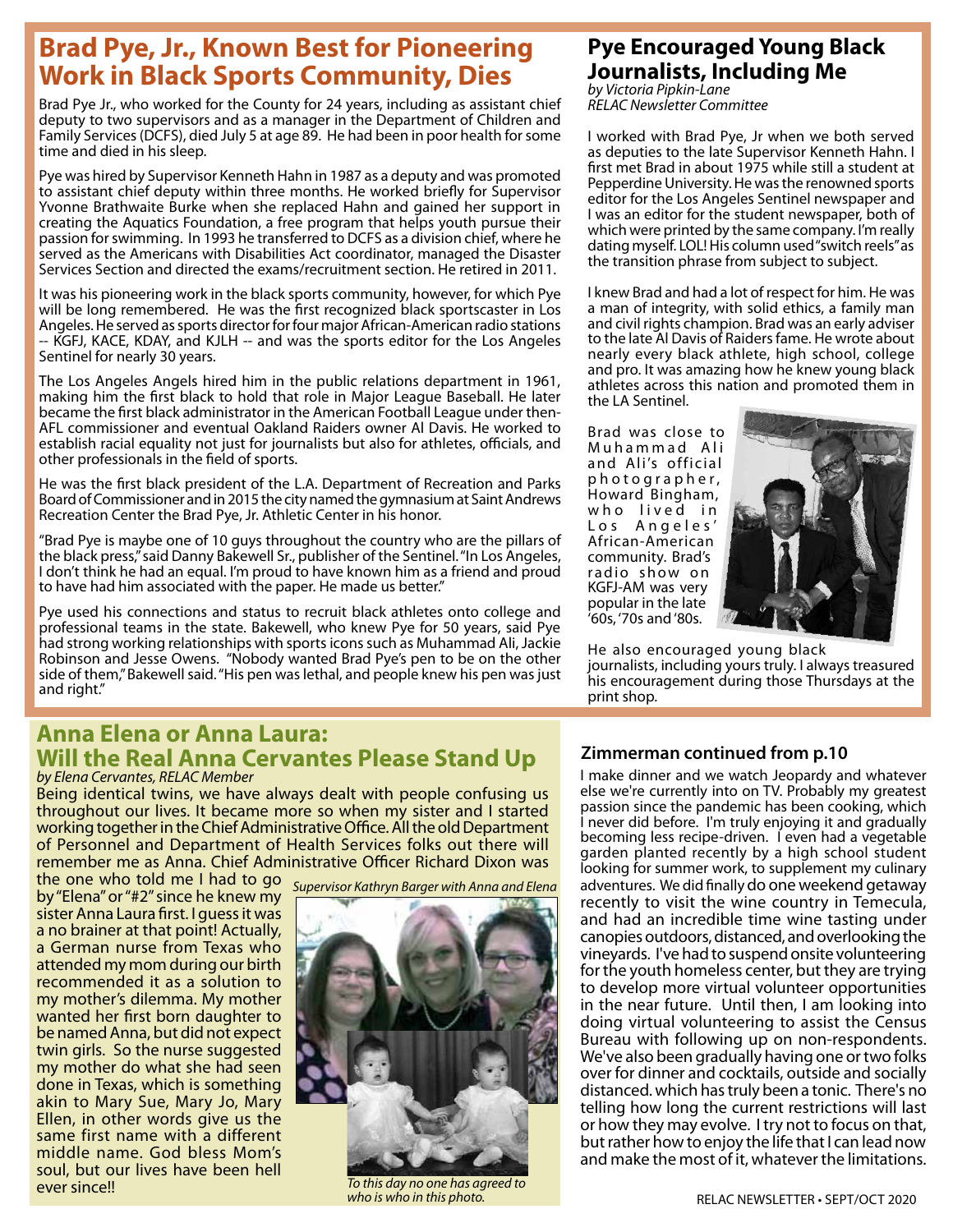# **IN MEMORIAM**

*This list includes retired employees, both RELAC members and non-members.*

**Agricultural Comm./Wts. & Meas.** - Steve L. Rawald, Norman J. Willis **Alternate Public Defender** - Bruce A. Hoffman

**Ambulatory Care Network** - Maria Teresa Banson, Cesar Bueno, Cherri M. Jenkins-Newman

**Assessor** - Lynn H. Collins

**Auditor-Controller** - Mary L. Emer, Narvella Wright

**Board of Supervisors** - Arturo S. Almanza, Lawrence R. Aubry

**California Children's Services** - Vivian Allsup

**Chief Executive Office** - Lee D. Cady, Jr.

**Child Support Services** - Adame R. Cartoneros, Frances H. Louie, Dorothy L. Mc Bride, William A. Mc Cann, Lloyd Nelson, Rene M. Perez, Joann P. Porter, Alana Tillmon

**Children & Family Services** - Connie Amstone, Evelyn Baker, Sharon Bell-Peer, Louis C. Bethley, John R. Bingham, Hermes Cruz, Juanita Dunlap, Doris M. Escujuri, Frances L. Evans, Barbara Fields, Marjorie Glass, Wanda J. Glass, Anna M. Glenn, Kathleen Kay, Floyd M. Mc Connell, Brad Pye, Jr., Janice L. Sheldon, Myrna A. Speirs, Mary B. Steen, James W. Taylor Sr., Amy Whitis, Cheryl Williams

**Correctional Health** - Eric Louis Shepherd

**County Counsel** - Sharon M. Gallagher, Delfina Rosas

**District Attorney** - Mary M. Belna, Iluminada C. Diaz, Nota Flewellen, James I. Knapp, Robert M. McCune, Evelyn P. Tapia, Joyce M. Vereen **Engineer Facilities** - James Padick, Raymond Rodriguez

**Fire** - Brian K. Ballentine, Eric L. Buege, Curtiss W. Davis, Charles A. Gamble, Stephanie Ige, Reid A. Kirk, John P. Laughlin, Gary T. Maccleverty, Frank J. Marasa, Anthony P. Moore, Leslie K. Norried, Richard Rebol, Michael Scruggs, Donald L. Struve, Robert C. Tomlinson, Erlinda Valencia

**Flood Control District** - Ralph Haros, Donald Ragsdale, David Tom **Harbor/UCLA Medical Center** - Debbie Allen, Lemmarie Allen, Conswelo Alsup, Joy A. Aubery, Janice A. Christensen, Doris Edmonds-Harris, Brenda C. Jackson, Georgia M. Jones, Rosemarie Paz, Georgette Maureen Petrone, Barbara Jewel Prothro, Ronnie Ramirez, Grace S. Sanwo, Gesner Thamas, Christine P. Tiu, Karlman Wasserman

**Health Services Administration** - Nashaat Faheym Dawood, John Fuschetti, Inez D. Henry, Olga B. Juarez, Bernadeane Norman, Bertha Ortega, Alfredo Ovalle, Anil Raikhy, Maria Carmen Venzor, Elaine T. Webb

**Internal Services** - Michael Avooske, Mittie K. Bryant, Vicenta Caldera, Jose A. Cambron, Peter H. Conrad, Armando E. Gonzales, William H. Hiraga, Jorge R. Paoli, Herbert Prioleau, Barbara L. Rathbun, Charles R. Smith, Donna Tillotson, Gregory D. Warren, Boyd L. Wheeler, Chester B. Wong

**Juvenile Court Health Services** - Dorris M. Mills Norris

**King-Drew Medical Center** - Juan Jose Arce, Ethel M. Bailey Mitch, Michael M. Fraga, Rena Roxanna Graves, Marilyn H. Haywood, Lisa Tong Kim, Johnnye W. Milligan, Gloviestyne B. Parker, Manuel B. Sinon, Eva Volair

**LAC+USC Medical Center** - Ephraim Akalon, Rosemary Allen, Al M. Anacleto, Ralph M. Beal, Laura E. Chavez, James B. Cooke, David Diaz, Thelma Farrior, James R. Fleming, Adele Green, Luz Hernandez, Jean L. Hopkins, Elizabeth J. Hornback, James C. Jackson, Roger W. Jelliffe, Lelia E. Jones, Antonio Linares, Lucyann R. Martin, Alexander Martinez, Yvonne Mc Daniels, Joseph Melgard, Ira M. Napoleon, Aurora A. Nava, Collins Nnaemeka Ojimba, Arturo Puertos, Carlos Rodriguez, James E. Scott, Lorraine Murphy Smith, Esther A. Strand, Charles E. Thompson, Odilia A. Titzck, Lucy B. Uruena, Jewel D. Young, Jenny E. Zeigler

**LACERA** - Mary K. Rodriguez

**Malibu Municipal Court** - Angela B. Ellis

**Mental Health** - Elizabeth M. Briscoe, Gloria D. Fisher, Steven M. Lowenstein, Raquel Maya, Leroy E. Moore, Joellen Perkins, Carolyn Sumner, Anne Tobey, Joan D. Vitale **Museum of Art** - Ulysses Smith

**Museum of Natural History** - Jorge R. De la Torre

**Office of Public Safety** - Samuel L. Adams, Bobby Blakely, Willie B. Brooks, Thomas M. Bryant, John Christou, Pamela S. Dixon, Donald E. Hein, Aureliano Morales, Philip H. Starks, Manuel I. Valle, Emanuel Washington, Taylor Wilson, Etsel K. Yamasaki

**Olive View/UCLA Medical Center** - Rafael V. Beltran Jr., Carrie A. Fox, Donald E. Spiller, Ved P. Talwar

**Probation** - Margaret G. Aungst, Raymond W. Baker Jr., Paul Lawrence Dorsett Jr., Mark H. Forte, Earlene M. Gayles, Gwendolyn I. Hyatt, Charles W. Jones, Robert M. Konoske Jr., Thomas C. Lister, Herman A. Meschwitz, Anthony T. Miller, John E. Montez, Amalio B. Munoz, Charles L. Pierson, Richard E. Reese, Carol J. Stephens, Janice E. Taylor

**Public Defender** - Joseph C. Fontaine

**Public Health Program** - Epifanio Braganza, Inga E. Hoffman, Williezell K. McCarty, Eugenia Orellana, Lisa M. Romero, Emanuel Schweid, Robert Snow, Dolores J. Stewart, Mary Urbien, Adia Varn **Public Library** - Mary J. Noonan

**Public Social Services** - Lydia T. Aguinaldo, Donald E. Brown, Leland Brown, Josephine Ceglia, Nancy Chan, Rodolfo Cruzada, Bernice M. Delaney, Vinh V. Dinh, Naomia M. Downs, Lavonne Fahie, Natalia Fierro, Jerelene Fonteno, Edward Garabedian, Manuel Garcia, Tagouhi Gozalian, Barbara A. Hargress, Belline F. Heinly, Chester A. Holliday, Shirley J. Hunter, Irene Hutson, Denise Marie Jacobo, Rudolph Johnson Jr., Anita Jones, Marsha Karp, Marie Lapolla, Felicitas Bonifacia Lara, Hsueh C. Liao, Mary H. Lopez, Blanca Lukasiewicz, James M. Mc Carthy, Leslie M. Munoz, Jesse C. Oropeza, Abi Oshun, Nardito D. Pascual, Andrew Payton, Esmeralda P. Ramirez, Alda G. Ratkovic, Johnnie Mae Robinson, Ruth A. Rushing, Frances E. Sims, Salathia E. Smith, Kathleen Stanton, Joyce I. Streit, Aiko Takeshita, Betty J. Webb, Charles M. Wiley, Bobbie J. Williams

**Public Works** - Howard E. Bridges, Robert C. Cathey, Terrence Brotherton Deems, Santiago V. Dy, William R. Jordan, Jerry A. Kwan, Henry M. Lee, Edward V. Paparteys, Alfredo Vallejos, Calvin Wesley **Rancho Los Amigos Hospital** - Virginia A. Aguilar, Angelina Ayala, Doris Johnson, Harvey D. La Tourette, Brian Art D. Lacson, Betty L. Love, Pedro D. Moret, Gilda M. Owens, Rosie M. Tanner, Betty E. Towns, Joseph Yi

**Sheriff** - Gwendolyn M. Addison, Conrad Alvarez, Roger A. Ballard, Robert G. Bolton, Maurice Bowman, Randall C. Bynum, Dennis E. Carroll, Carolyn A. Celestine, Robert S. Cotton, Dennis J. Curran, Philip E. Davis, Richard Denham, Willie Dixon, Jack Duran, R.M. Dusenberry, Lino R. Flores, Edward .J, Galanski, Christina G. Garza, Dennis P. Gill, Nettie R. Goodner, Betty R. Greenleaf, Anna M. Herrera, Joe O. Herrera, Edward J. Hunt, Doris C. Johnson, Everitt A. Johnson, Richard S. Kennedy, Eugenia Lopez, Antonio D. Mallare Jr., Jackie Dean Neihouse, Dennis L. O'Neill, Norville G. Paschal, Barry F. Perrou, Lenora J. Raia, William F. Reed, Don D. Roberts, Sherry A. Roberts, Jane Y. Sawai, Maxine W. Schulhof, Waymon L. Scroggins, James M. Sears, Esther A. Spencer, Richard S. Steinhurst, Robert G. Stevens, Guadalupe G. Tirado, Dale S. Underwood, Josephine Uttke, Rudolph Valdez, James Williams, Dennis D. Wilson, Raymond Yliz, Frank Yturralde

#### **So. Cal. Air Pollution Control** - Oakereader J. Appleton **South Gate Municipal Court** - J.J. Ferr

**Superior Court/County Clerk** - Amanda Caballero, Michael Dane Cavnar, Bienvenido Col Long, Evelyn Couzen, Carmella A. Crane, Dianna K. Crittenden, Laurel Ann Evarts, Helen A. Fullington, Edward James Galindo, Bruce R. Geernaert, Dean C. Jenkins, Alta M. Mahaffey, Rosemary Padilla, Phyllis R. Pfau, Cheryl A. Pyles, Barbara A. Smith, Paul K. Son, Samuel Vasquez, Muriel Jo White

**Workforce Dev., Aging & Comm. Svc.** - Veronica Morley, Donna R. Patterson, Ralph Polak, Robert A. Singer, Vincent Terry **Unidentified County Agency** - Adele W. White